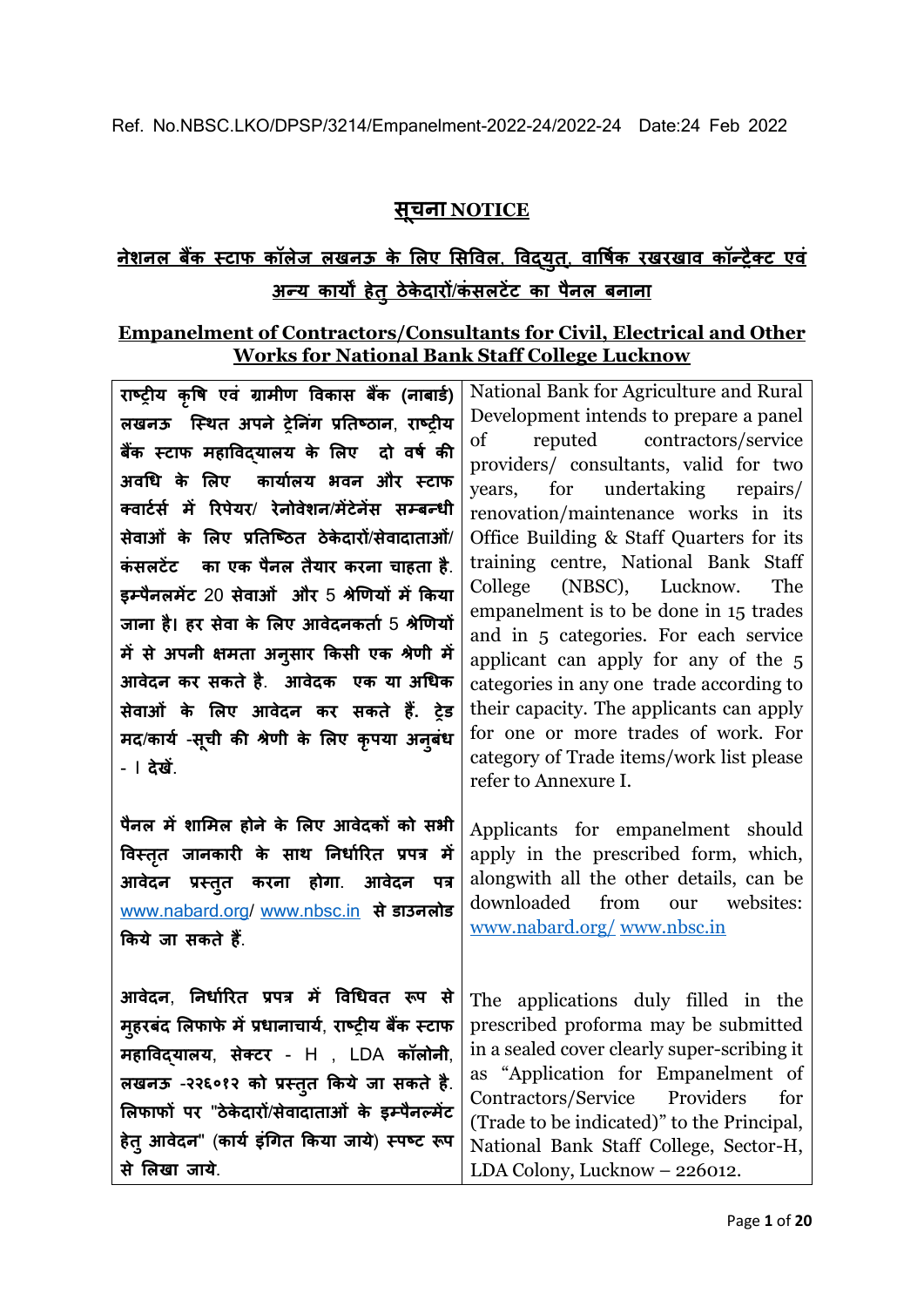| आवेदन 16 मार्च 2022 को अपराहन 5:00 बजे   | Last Date of submission of application is   |
|------------------------------------------|---------------------------------------------|
| तक प्रस्तुत किये जा सकते हैं.            | 16 March 2022 up to 5.00 PM.                |
| पहले से सूचीबद्ध ठेकेदार नए सिरे से अपना | Already empaneled contractors can also      |
| आवेदन प्रस्तुत कर सकते हैं.              | submit applications afresh.                 |
| किसी भी आवेदन या सभी आवेदनों को बिना     | National Bank Staff College reserves the    |
| कोई कारन बताए अस्वीकार करने का अधिकार    | right to reject any or all the applications |
| राष्ट्रीय बैंक स्टाफ महाविदयालय को होगा. | without assigning any reasons thereof.      |

Sd/-

Deputy General Manager (Administration) National Bank Staff College Lucknow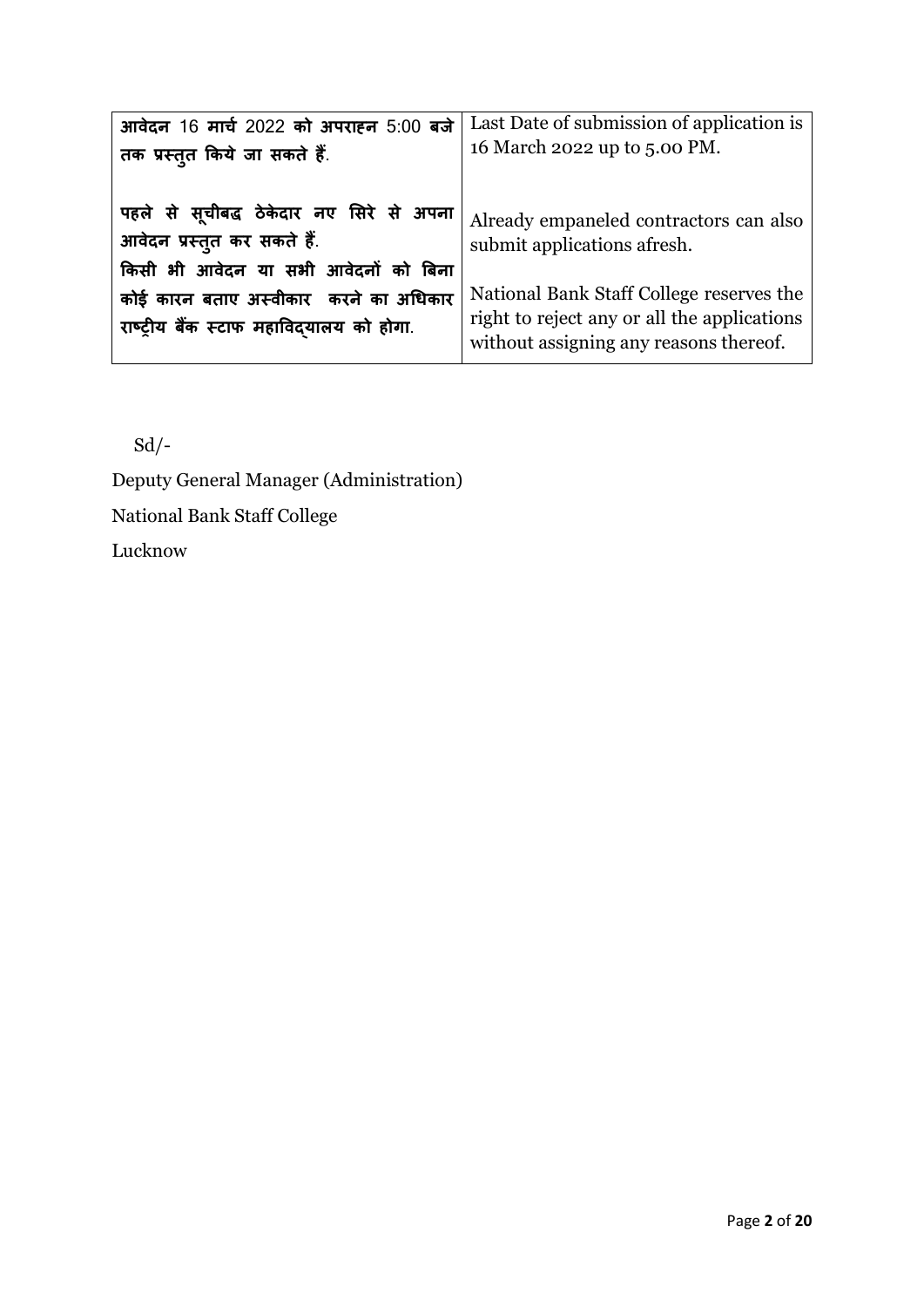

# **NATIONAL BANK STAFF COLLEGE LUCKNOW**

# **NOTICE**

**Inviting Applications for Empanelment of Contractors/Consultants for Civil, Electrical, Annual Maintenance Contract and Other Works for National Bank Staff College, Lucknow** 

**NAME OF APPLICANT: \_\_\_\_\_\_\_\_\_\_\_\_\_\_\_\_\_\_\_\_\_\_\_\_\_\_\_\_\_\_\_\_\_\_\_**

**\_\_\_\_\_\_\_\_\_\_\_\_\_\_\_\_\_\_\_\_\_\_\_\_\_\_\_\_\_\_\_\_\_\_\_\_\_\_\_\_\_\_\_\_\_\_\_\_\_\_\_\_\_**

**\_\_\_\_\_\_\_\_\_\_\_\_\_\_\_\_\_\_\_\_\_\_\_\_\_\_\_\_\_\_\_\_\_\_\_\_\_\_\_\_\_\_\_\_\_\_\_\_\_\_\_\_\_**

**ADDRESS: \_\_\_\_\_\_\_\_\_\_\_\_\_\_\_\_\_\_\_\_\_\_\_\_\_\_\_\_\_\_\_\_\_\_\_\_\_\_\_\_\_\_\_\_**

**LAST DATE OF SUBMISSION: \_\_\_\_\_\_\_\_\_\_\_\_\_\_\_\_\_\_\_\_\_\_\_\_\_\_\_\_\_\_**

**THE PRINCIPAL, NATIONAL BANK STAFF COLLEGE, SECTOR-H, LDA COLONY, LUCKNOW**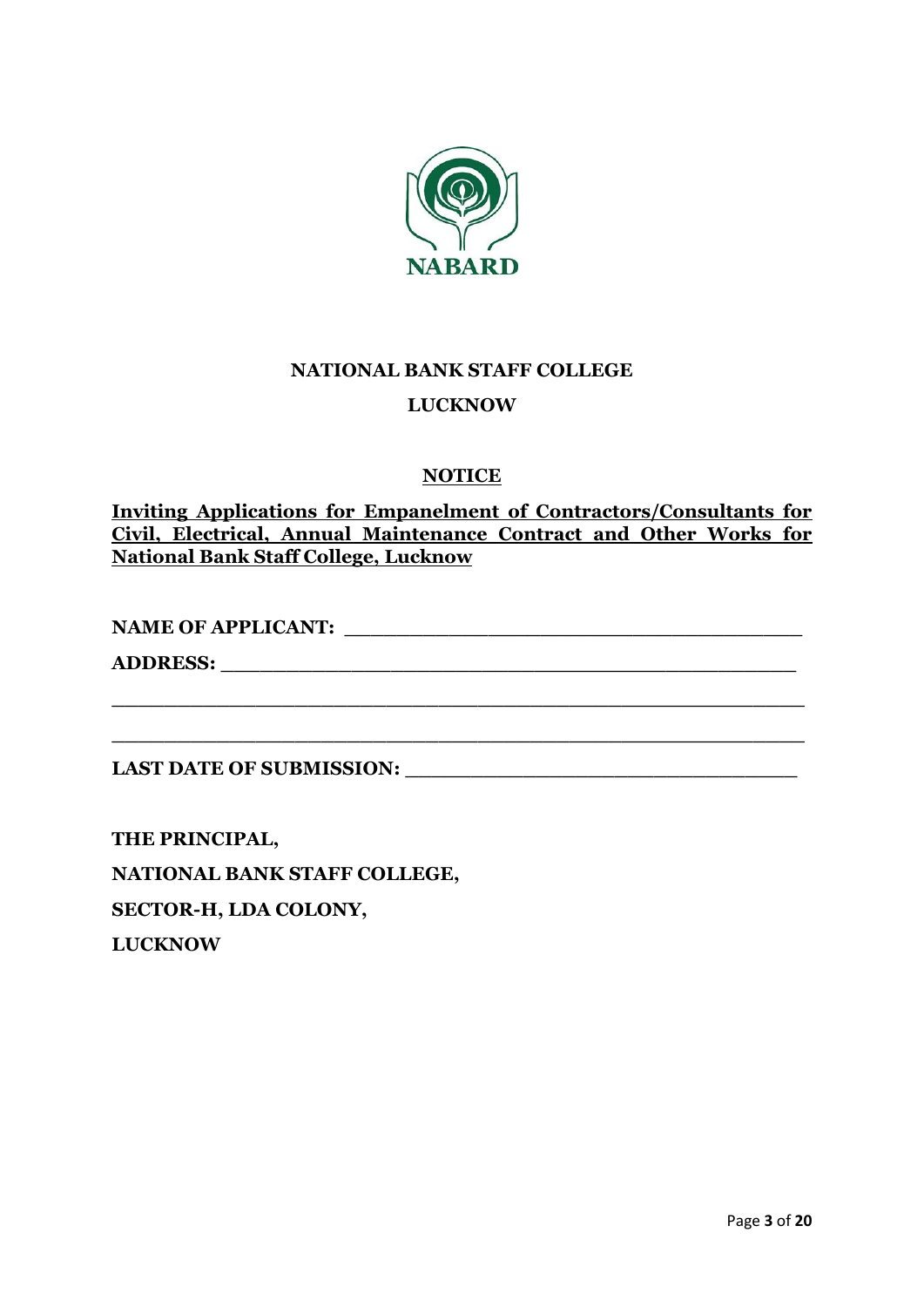# **CHECKLIST FOR SUBMISSION OF APPLICATION**

| Sr. | <b>Particulars</b>                                                                      | <b>Submitted (Yes/No)</b> |
|-----|-----------------------------------------------------------------------------------------|---------------------------|
| No. |                                                                                         |                           |
| 1.  | The application duly filled submitted in a sealed                                       |                           |
|     | envelope                                                                                |                           |
| 2.  | submitted on<br>application<br>applicant's<br>The                                       |                           |
|     | letterhead as per                                                                       |                           |
|     | Annexure-VI                                                                             |                           |
| 3.  | Application<br>super-scribed<br>as<br>"Empanelment of Contractors/Consultants for       |                           |
|     | Civil, Electrical, Annual Maintenance Contract                                          |                           |
|     | and Other Works at National Bank Staff College,                                         |                           |
|     | Lucknow" on the cover and addressed to                                                  |                           |
|     | Principal, National Bank Staff College, Sector-H,                                       |                           |
|     | LDA Colony, Lucknow                                                                     |                           |
| 4.  | Indicated on the top of the envelope the category                                       |                           |
|     | and trade-code(s) in which empanelment is                                               |                           |
|     | desired                                                                                 |                           |
| 5.  | Submitted copies of Work orders, Completion                                             |                           |
| 6.  | Certificates in support of experience<br>Submitted copies of Balance Sheet and Profit   |                           |
|     | & Loss statement for the previous three years,                                          |                           |
|     | duly certified by a practising Chartered                                                |                           |
|     | Accountant, in support of Average Annual                                                |                           |
|     | Turnover.                                                                               |                           |
| 7.  | Details of Labour License/ Electrical License /                                         |                           |
|     | Membership etc. (wherever applicable) obtained                                          |                           |
|     | from the Competent Authorities (a copy to be                                            |                           |
|     | enclosed).                                                                              |                           |
| 8.  | Copy of Permanent Account Number (PAN) of<br>the                                        |                           |
|     | proprietor/Partnership<br>firm/Private<br>Limited/Limited or Co-operative Body attached |                           |
| 9.  | Copy of Details of Registrations, if any, with (i)                                      |                           |
|     | GSTIN (ii) Sales Tax Authority (TIN) (iii)                                              |                           |
|     | Registration with ESIC (iv) Registration with                                           |                           |
|     | <b>EPFO</b> enclosed                                                                    |                           |
| 10. | Information duly furnished in Annexures III, IV                                         |                           |
|     | & V along with supporting documents                                                     |                           |
| 11. | Bank details furnished in Annexure-VII                                                  |                           |
| 12. | Copy of cancelled cheque                                                                |                           |

\* Checklist is indicative only. Applicant is requested to go through the application proforma carefully before submission.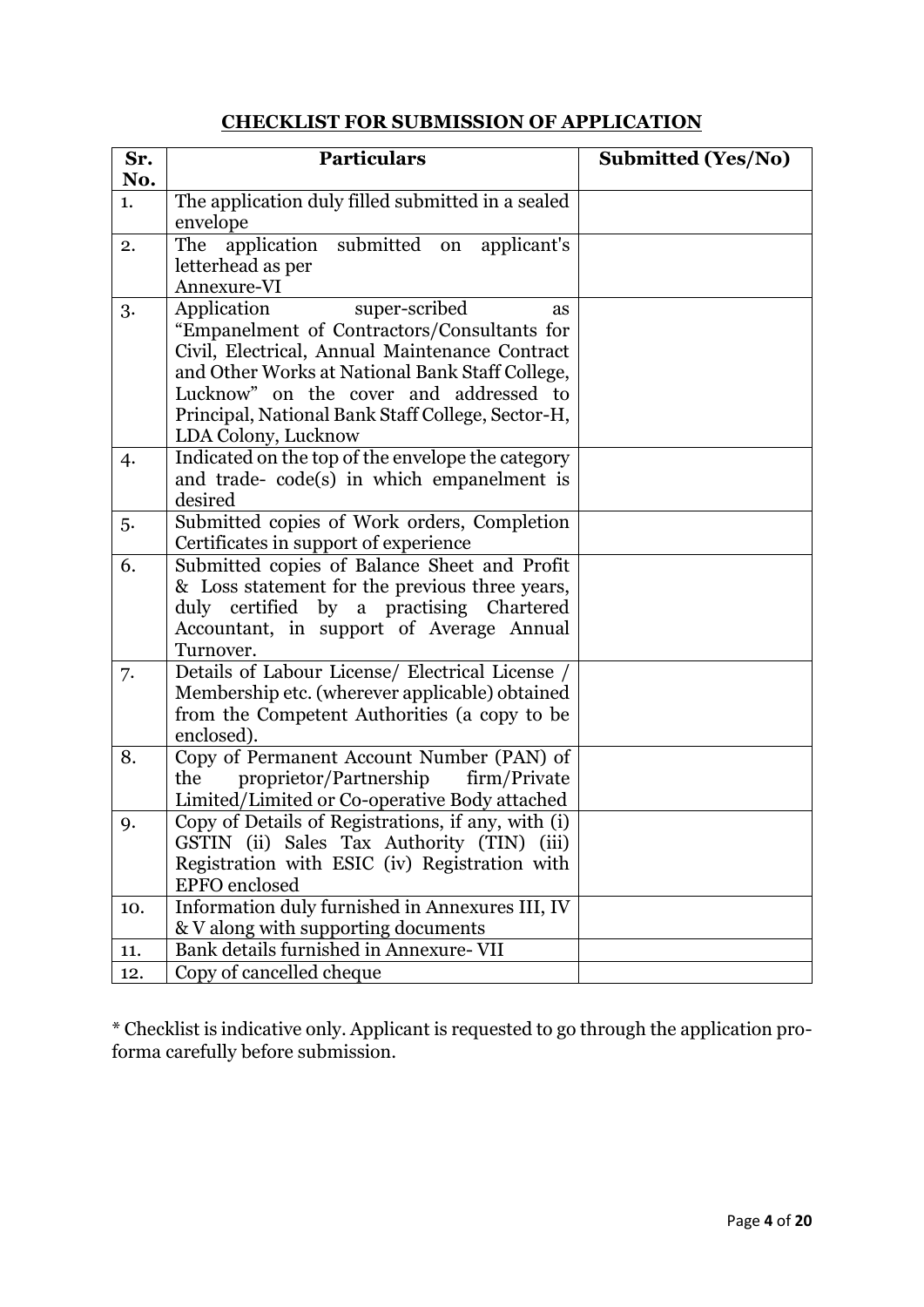## **Notice Inviting Applications for Empanelment of Contractors/Consultants for Civil, Electrical, Annual Maintenance Contract and Other Works at National Bank Staff College, Lucknow**

1) National Bank for Agriculture and Rural Development (NABARD) intends to prepare a panel of reputed contractors/consultants having specialisation in the trades mentioned in Annexure I for undertaking repairs/renovation/maintenance work in Office building and Staff Quarters for its Training Centre National Bank Staff College (NBSC), Lucknow.

2) The empanelment shall be valid for a period of 2 years i.e. 01 April 2022 to 31 March 2024 subject to annual review every year. If the performance and dealings of the Contractor/Service Provider is found to be unsatisfactory, Bank reserves the right to delete their name from the empanelled list.

3) The panel would be prepared under five categories i.e. works costing –

(i) upto Rs 2.00 lakhs (Category-I)

(ii) upto Rs.5.00 lakhs (Category-II)

(iii) upto Rs.10.00 lakhs (Category-III)

(iv) upto Rs.25.00 lakhs (Category-IV)

(v) upto Rs. 50.00 lakhs (Category V)

Note: For some categories the empanelment is not done in all the 5 categories. Kindly read the Annexure-I carefully in this regard before submitting the applications.

4) The Contractors who are registered with the Government/Semi-Government Undertaking/s / Financial Institutions / Autonomous bodies / Reputed Corporate Sector institutions in the field of similar maintenance, supply and/or repair works/services as per the following criteria may apply in the prescribed form for the purpose. The contractors/service providers should meet the following minimum criteria:

#### **PRE-QUALIFICATION CRITERIA**

| Criteria                                                                             | Category $-I$      | Category<br>$\overline{\phantom{m}}$ | Category      | Category $-$ | $Category -$ |
|--------------------------------------------------------------------------------------|--------------------|--------------------------------------|---------------|--------------|--------------|
|                                                                                      | (upto Rs. $2 \mid$ | II (upto Rs.                         | III (upto Rs. | (upto<br>IV  | V (upto Rs.  |
|                                                                                      | lakhs)             | 5 lakhs)                             | 10 lakhs)     | Rs.<br>25    | 50 lakhs)    |
|                                                                                      |                    |                                      |               | lakhs)       |              |
| $(1)$ Minimum                                                                        | 03 years           | 03 years                             | 05 years      | 05 years     | 05 years     |
| <sub>of</sub><br>years                                                               |                    |                                      |               |              |              |
| experience                                                                           |                    |                                      |               |              |              |
| in works of                                                                          |                    |                                      |               |              |              |
| similar nature                                                                       |                    |                                      |               |              |              |
| (2) EXPERIENCE : Experience of having successfully completed similar works during    |                    |                                      |               |              |              |
| last five years ending 31 December 2021 (i.e. works prior to 1 January 2017 will not |                    |                                      |               |              |              |
| he considered should be either of the following (Octonomy wise). Easy                |                    |                                      |               |              |              |

be considered) should be either of the following (Category-wise). For Architects/Interior Designers/ Structural Consultants/Project Management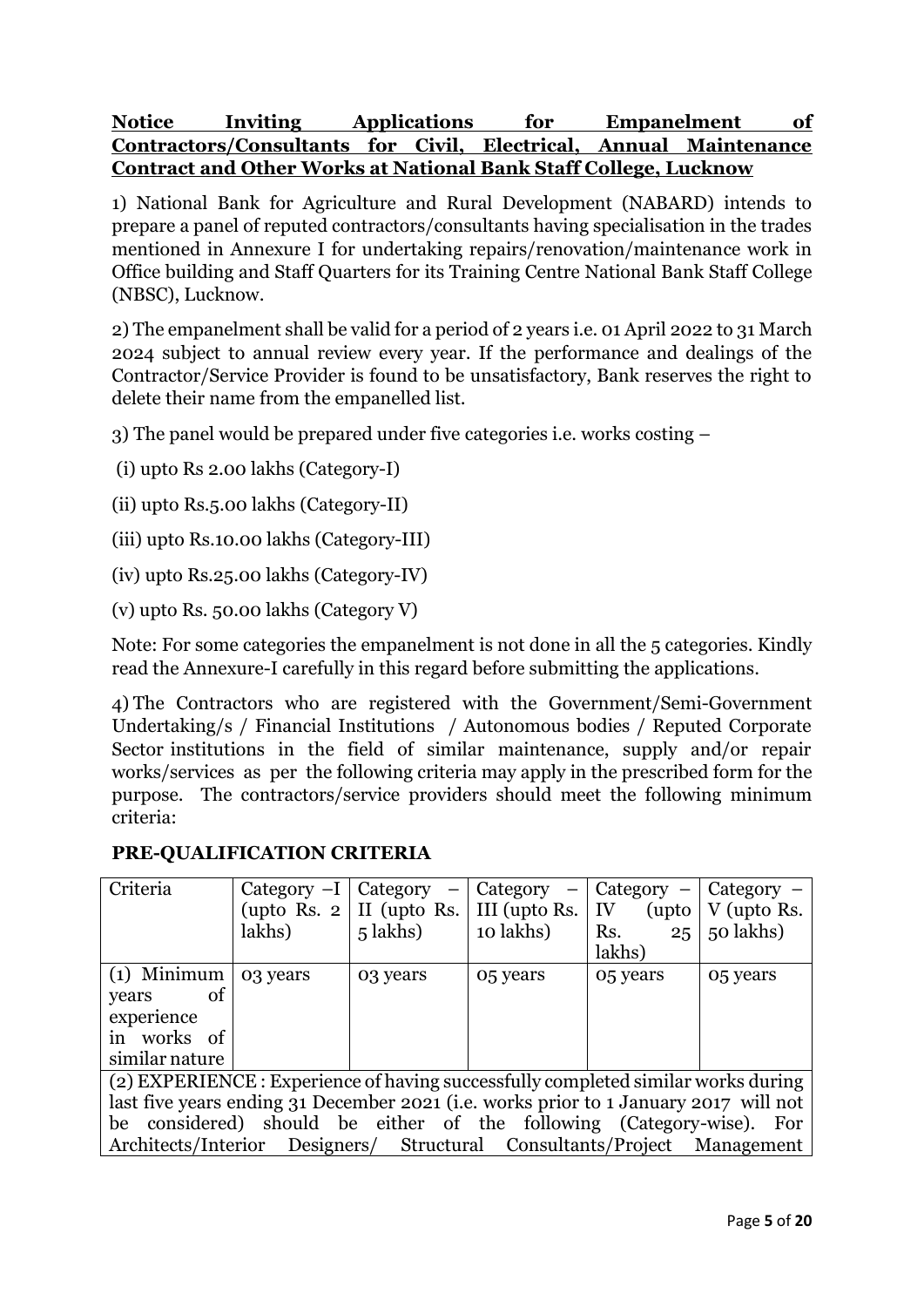Consultants/Landscape Designers/ Electrical Consultants the value of works will be total cost of project handled and not the consultancy fee.

| total cost of project nationed and not the consultancy ree.                         |                                                                        |              |                                                                      |              |                                |  |
|-------------------------------------------------------------------------------------|------------------------------------------------------------------------|--------------|----------------------------------------------------------------------|--------------|--------------------------------|--|
|                                                                                     | Three                                                                  | Three        | Three                                                                | Three        | Three                          |  |
|                                                                                     | similar                                                                | similar      | similar                                                              | similar      | similar                        |  |
|                                                                                     | completed                                                              | completed    | completed                                                            | completed    | completed                      |  |
|                                                                                     | works each                                                             | works each   | works each                                                           | works each   | works each                     |  |
|                                                                                     | costing not                                                            | costing not  | costing not                                                          | costing not  | costing not                    |  |
|                                                                                     | than<br>less                                                           | less<br>than | than<br>less                                                         | less<br>than | less<br>than                   |  |
|                                                                                     | Rs.50,000                                                              | Rs.2.00      | Rs.4.00                                                              | Rs.10.00     | Rs.20.00                       |  |
|                                                                                     | lakh                                                                   | lakh         | lakh                                                                 | lakh         | lakh                           |  |
|                                                                                     | <b>OR</b>                                                              | <b>OR</b>    | <b>OR</b>                                                            | <b>OR</b>    | <b>OR</b>                      |  |
|                                                                                     | Two similar                                                            | Two similar  | Two similar                                                          | Two          | Two                            |  |
|                                                                                     | completed                                                              | completed    | completed                                                            | similar      | similar                        |  |
|                                                                                     | works each                                                             | works each   | works each                                                           | completed    | completed                      |  |
|                                                                                     | costing not                                                            | costing not  | costing not                                                          | works each   | works each                     |  |
|                                                                                     | than<br>less                                                           | less<br>than | than<br>less                                                         | costing not  | costing not                    |  |
|                                                                                     | Rs. 1 lakh                                                             | Rs.2.50 lakh | Rs.5.00                                                              | than<br>less | than<br>less                   |  |
|                                                                                     |                                                                        |              | lakh                                                                 | Rs.12.50     | Rs.25.00                       |  |
|                                                                                     |                                                                        |              |                                                                      | lakh         | lakh                           |  |
|                                                                                     | <b>OR</b>                                                              | <b>OR</b>    | <b>OR</b>                                                            | <b>OR</b>    | <b>OR</b>                      |  |
|                                                                                     | One similar                                                            | One similar  | One similar                                                          | One similar  | One similar                    |  |
|                                                                                     | completed                                                              | completed    | completed                                                            | completed    | completed                      |  |
|                                                                                     | work                                                                   | work         | work                                                                 | work         | work                           |  |
|                                                                                     | costing not                                                            | costing not  | costing not                                                          | costing not  | costing not                    |  |
|                                                                                     | than<br>less                                                           | than<br>less | than<br>less                                                         | than<br>less | than<br>less                   |  |
|                                                                                     | Rs.1.5 lakh                                                            | Rs.4.00      | Rs.8.00                                                              | Rs.20.00     | Rs.40.00                       |  |
|                                                                                     |                                                                        | lakh         | lakh                                                                 | lakh         | lakh                           |  |
| 3) ANNUAL FINANCIAL TURNOVER : Average Annual financial turnover during             |                                                                        |              |                                                                      |              |                                |  |
| each of the last 3 years, ending 31 March 2021, should be at least (Category-wise): |                                                                        |              |                                                                      |              |                                |  |
|                                                                                     |                                                                        | Annual       | Annual                                                               | Annual       | Annual                         |  |
|                                                                                     |                                                                        | Financial    | Financial                                                            | Financial    | Financial                      |  |
|                                                                                     |                                                                        | turn-over    | turn-over                                                            | turn-over    | turn-over                      |  |
|                                                                                     | <b>NA</b>                                                              | of minimum   | of minimum                                                           | of           | of                             |  |
|                                                                                     |                                                                        | Rs. 1.5 lakh | Rs. 3 lakh                                                           | minimum      | minimum                        |  |
|                                                                                     |                                                                        | each year    | each year                                                            |              | Rs. $7.5$ lakh   Rs. $15$ lakh |  |
|                                                                                     |                                                                        |              |                                                                      | each year    | each year                      |  |
| Technical<br>4)                                                                     | The firm                                                               |              | should have adequate technically qualified                           |              | and                            |  |
| Competence                                                                          |                                                                        |              | experienced staff in the category for which empanelment has been     |              |                                |  |
|                                                                                     | applied for.                                                           |              |                                                                      |              |                                |  |
|                                                                                     |                                                                        |              | For Architects/Interior Designers - The Applicant must have at       |              |                                |  |
|                                                                                     |                                                                        |              | least One qualified Interior Designers/ Graduate Architects (having  |              |                                |  |
|                                                                                     | about 5 years' experience in their respective discipline) in his/their |              |                                                                      |              |                                |  |
|                                                                                     |                                                                        |              | regular employment for not less than 2 years besides other staff.    |              |                                |  |
|                                                                                     | For Structural Consultants - The Applicant must have at least          |              |                                                                      |              |                                |  |
|                                                                                     |                                                                        |              | One qualified Structural Engineer (with Masters Degree in Structural |              |                                |  |
|                                                                                     |                                                                        |              | Engineering and 3 years of experience besides other staff.)          |              |                                |  |
|                                                                                     |                                                                        |              | For <b>Energy Auditors</b> - Applicant must have one                 |              | <b>BEE</b>                     |  |
|                                                                                     | Qualified/Certified Energy Auditor and one Energy Manager.             |              |                                                                      |              |                                |  |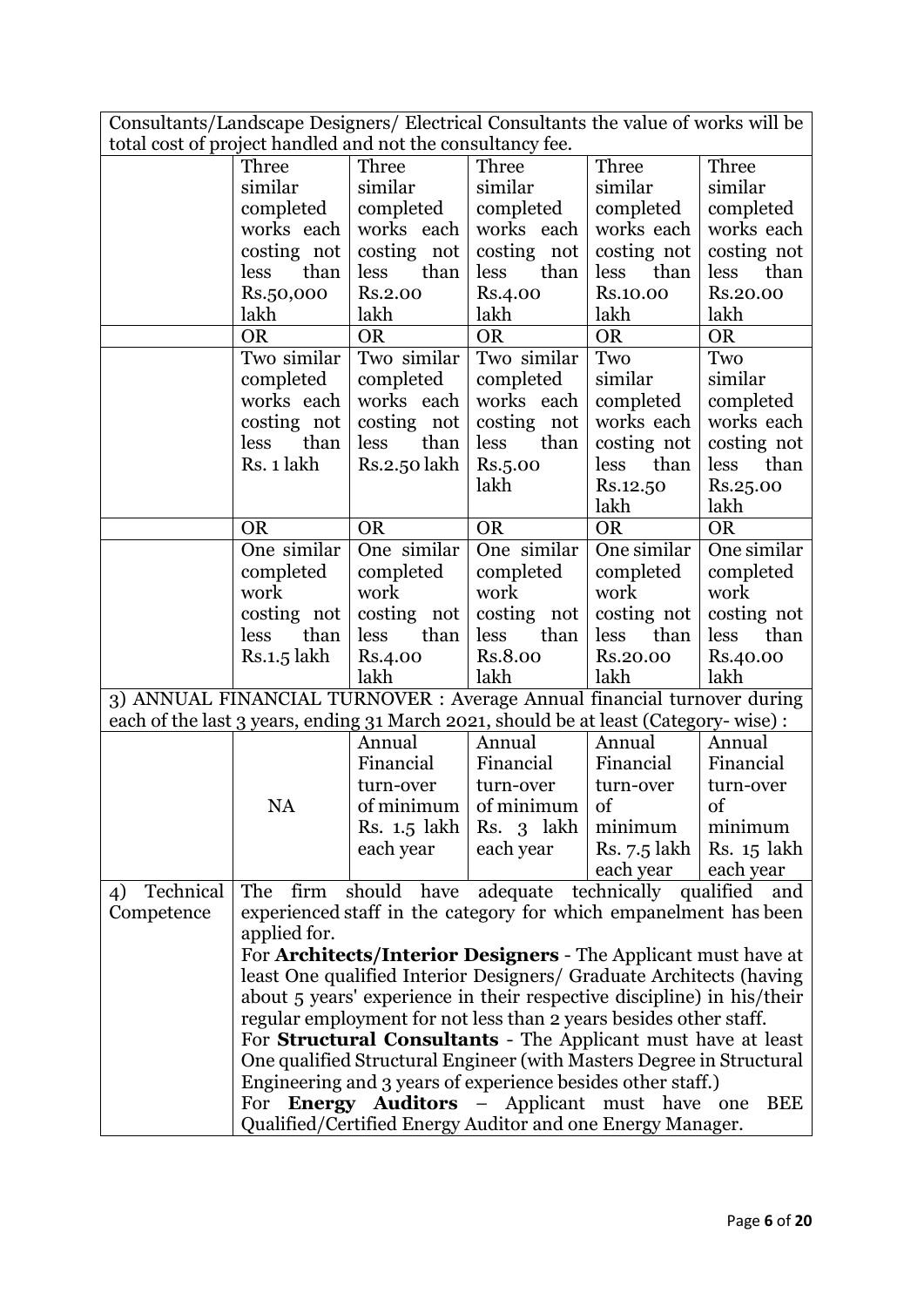|            | For <b>Electrical Consultants</b> - The Applicant must have at least One |
|------------|--------------------------------------------------------------------------|
|            | qualified Electrical Engineer (with Masters Degree in Electrical         |
|            | Engineering and 3 years of experience besides other staff.)              |
| 5)         | Should be a member of the Indian Institute of Architects or Indian       |
| Membership | Council of Architecture or Institution of Engineers (India) or similar   |
|            | recognised professional bodies in the field of expertise.                |

\* Applicable for Architects/Interior Designers and Structural Consultants.

Note: The following documents should invariably be attached along with application in support of experience, establishment and financial capability :

i) Copies of Work orders, Completion Certificates in support of experience.

ii) Copies of Registration Certificate, valid licenses for related trades and GSTIN Registration certificate.

iii) Copies of Balance Sheet and Profit & Loss statement for the previous three years, duly certified by a practicing Chartered Accountant, in support of Average Annual Turnover OR Banker's Solvency Certificate in proof of having adequate financial standing. For Category-I and II, the agencies can submit other documents instead of balance-sheets etc.

5) The application duly filled in shall be submitted in a sealed envelope super subscribed as "Empanelment of Contractors/Consultants for Civil, Electrical, Annual Maintenance Contract and Other Works at National Bank Staff College, Lucknow" on the cover and addressed to Principal, National Bank Staff College, Sector-H, LDA Colony, Lucknow **on or before 05:00 P.M., 16 March 2022**. **Already enlisted contractors also need to apply afresh.**

6) NABARD encourages electronic mode of payment to vendors. For this purpose, please furnish the information in Annexure-VII.

7) The Bank reserves the right to reject any or all the applications without assigning any reason thereof.

 $End:$ 

Annexure-I (Trade wise list of Repair/Renovation/Maintenance works)

Annexure-II (General Instructions to the applicants for Empanelment)

Annexure-III (Basic Information)

Annexure-IV (Previous Experience)

Annexure-V (Technical and Skilled Personnel)

Annexure-VI (Pro-forma of covering letter to be submitted on applicant's letter-head)

Annexure-VII (Details of Bank account of the applicant)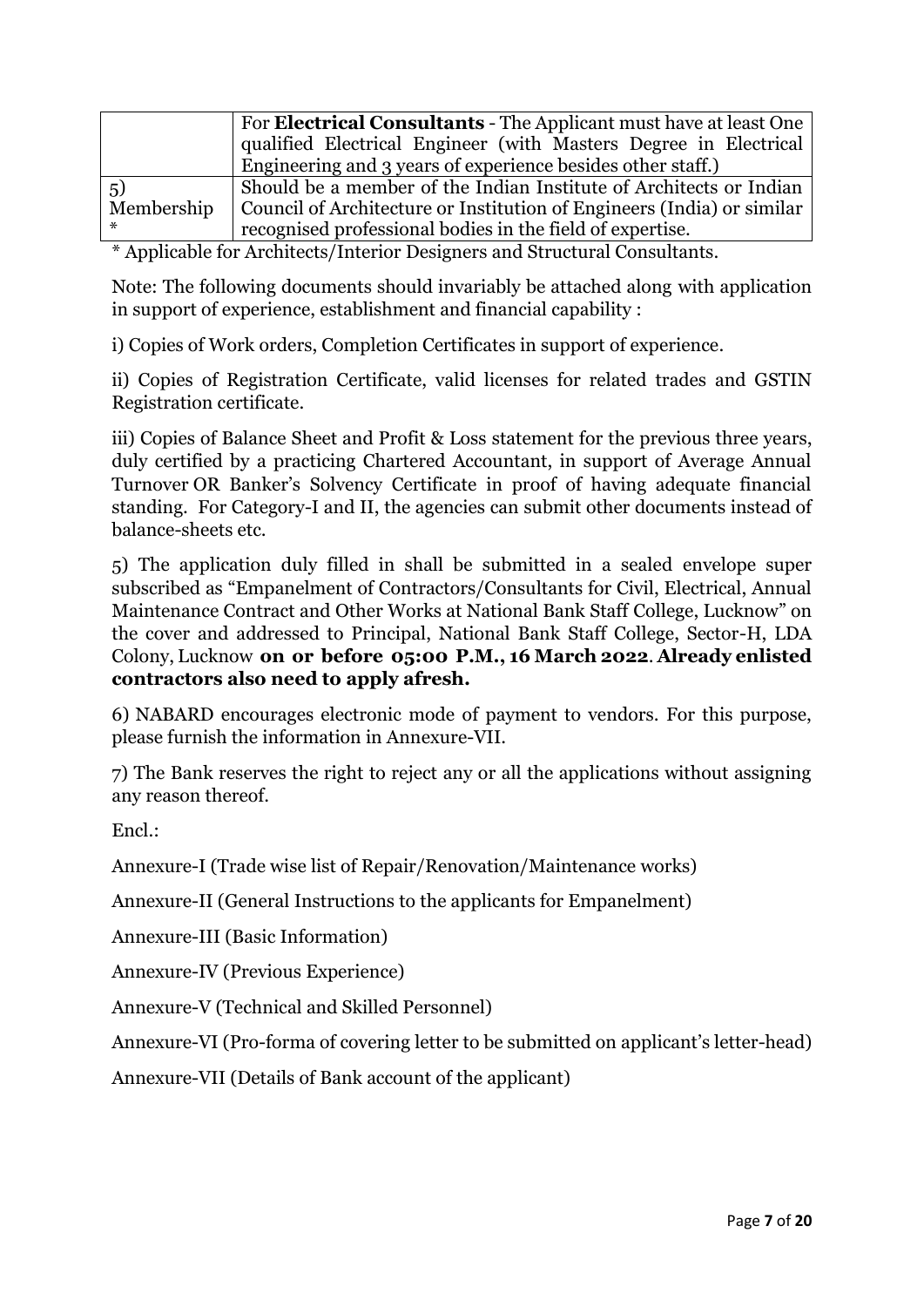#### **ANNEXURE-I**

## **Trade wise list of items for Repair/Renovation/Maintenance Work at NBSC Office Premises and Staff Quarters in Lucknow**

|    |                                                    | Categor                         | Categor                                   | Categor             | Categor   | Categor |
|----|----------------------------------------------------|---------------------------------|-------------------------------------------|---------------------|-----------|---------|
|    |                                                    | $-I$<br>y                       | $\rm II$<br>$\overline{\phantom{m}}$<br>y | $-III$<br>${\bf y}$ | $y - IV$  | y       |
|    | <b>Trade/Items of Work</b>                         | (upto                           | (upto)                                    | (upto               | (upto)    | (upto)  |
|    |                                                    | Rs.<br>$\overline{2}$           | Rs.<br>5                                  | Rs.<br>10           | Rs.<br>25 | Rs. 50  |
|    |                                                    | lakhs)                          | lakhs)                                    | lakhs)              | lakhs)    | lakhs)  |
|    |                                                    |                                 |                                           | <b>Trade Code</b>   |           |         |
|    |                                                    | <b>SECTION- A (CIVIL WORKS)</b> |                                           |                     |           |         |
| 1. | <b>General Civil,</b>                              |                                 |                                           |                     |           |         |
|    | <b>Sanitary, Plumbing &amp;</b>                    |                                 |                                           |                     |           |         |
|    | <b>Carpentry works:</b>                            |                                 |                                           |                     |           |         |
|    | 1) General repair &                                |                                 |                                           |                     |           |         |
|    | renovation works, minor                            | 1(A)                            | 1(B)                                      | 1 <sub>(C)</sub>    | 1(D)      | 1(E)    |
|    | structural repairs,                                |                                 |                                           |                     |           |         |
|    | plastering, water proofing                         |                                 |                                           |                     |           |         |
|    | works, flooring / dado<br>work of Office           |                                 |                                           |                     |           |         |
|    | Premises/Staff Quarters.                           |                                 |                                           |                     |           |         |
|    |                                                    |                                 |                                           |                     |           |         |
|    | works<br>2) Stone                                  |                                 |                                           |                     |           |         |
|    | such<br>as                                         |                                 |                                           |                     |           |         |
|    | Granite/Marble/Kadappa                             |                                 |                                           |                     |           |         |
|    | /Tile works.                                       |                                 |                                           |                     |           |         |
|    |                                                    |                                 |                                           |                     |           |         |
|    | 3) Painting External and                           |                                 |                                           |                     |           |         |
|    | Internal.                                          |                                 |                                           |                     |           |         |
|    | 4) Repair, maintenance                             |                                 |                                           |                     |           |         |
|    | and construction of                                |                                 |                                           |                     |           |         |
|    | plumbing, sanitary and                             |                                 |                                           |                     |           |         |
|    | sewerage system for                                |                                 |                                           |                     |           |         |
|    | buildings and other                                |                                 |                                           |                     |           |         |
|    | ancillary structures.                              |                                 |                                           |                     |           |         |
|    |                                                    |                                 |                                           |                     |           |         |
|    | 5) Repair, maintenance                             |                                 |                                           |                     |           |         |
|    | and construction of all<br>types of internal roads |                                 |                                           |                     |           |         |
|    | & pathways                                         |                                 |                                           |                     |           |         |
|    |                                                    |                                 |                                           |                     |           |         |
|    | <b>Carpentry works:</b>                            |                                 |                                           |                     |           |         |
|    | 1) Repair, painting,                               |                                 |                                           |                     |           |         |
|    | maintenance and                                    |                                 |                                           |                     |           |         |
|    | construction of all types                          |                                 |                                           |                     |           |         |
|    | of wooden works                                    |                                 |                                           |                     |           |         |
|    | including the fittings<br>and fixtures attached to |                                 |                                           |                     |           |         |
|    | wooden works.                                      |                                 |                                           |                     |           |         |
|    |                                                    |                                 |                                           |                     |           |         |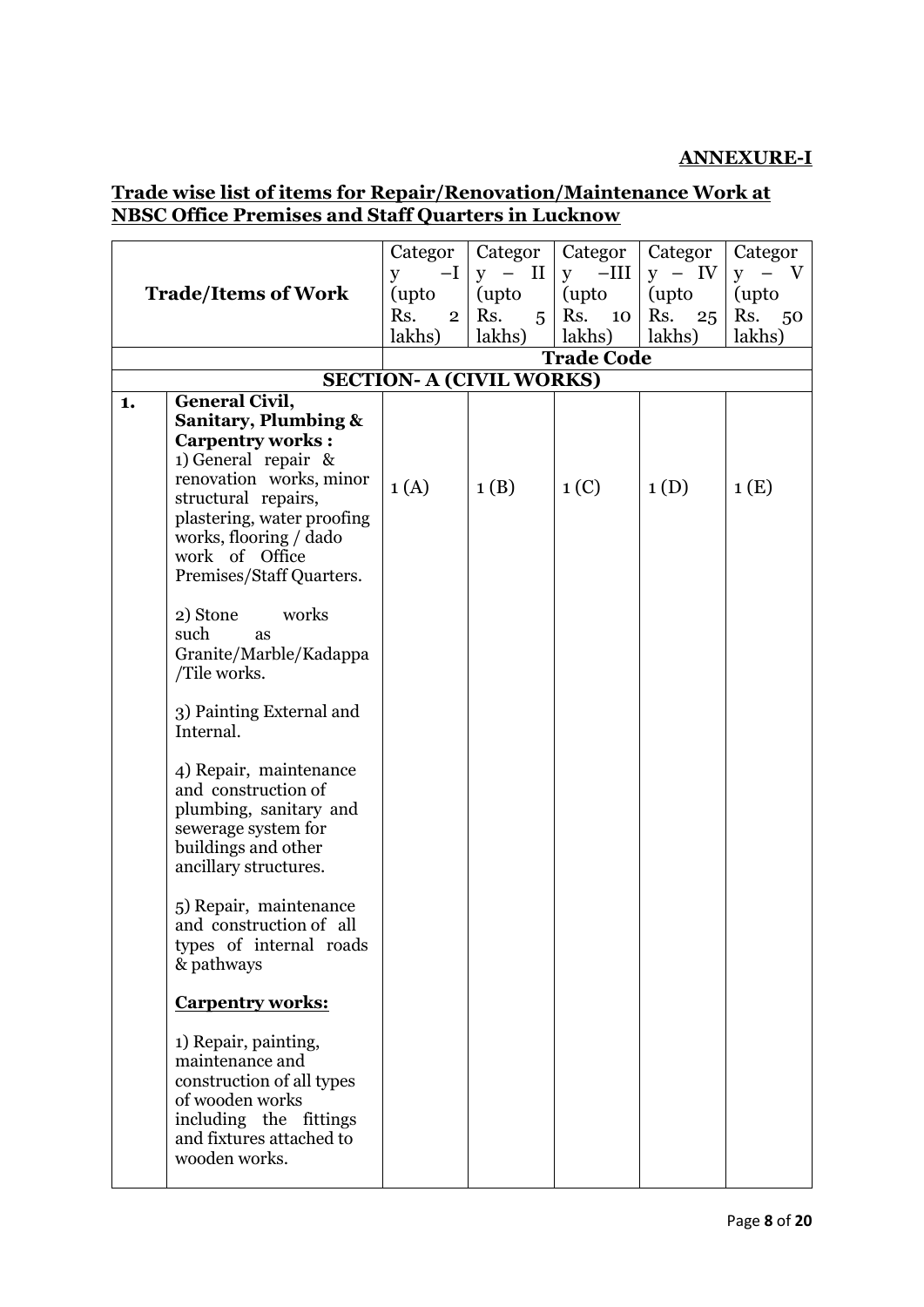|    | 2) Ancillary civil related<br>works connected with<br>wooden, aluminium or<br>steel works.<br>3) Supply and Repair<br>of all types of<br>wooden/steel<br>dead<br>stock articles/furniture<br>such as chair, table, sofa<br>set, cots etc. (Both<br>Godrej and other than<br>Godrej). |           |           |                  |      |      |
|----|--------------------------------------------------------------------------------------------------------------------------------------------------------------------------------------------------------------------------------------------------------------------------------------|-----------|-----------|------------------|------|------|
|    | 4) All types of wooden<br>works related to interior<br>decoration.                                                                                                                                                                                                                   |           |           |                  |      |      |
|    | 5) All types of repairs &<br>maintenance required<br>for locks, mortise<br>lock, nightlatch,<br>steel<br>cupboards<br>and<br>Aluminium door and<br>window work, venetian<br>blinds etc.                                                                                              |           |           |                  |      |      |
|    | 6) Mild steel or<br>Aluminium Works-<br>Fabrication/ Installation<br>/Repair of<br>partitions/doors/widows/<br>grills etc.                                                                                                                                                           |           |           |                  |      |      |
| 2. | <b>Specialized water</b><br>proofing works:<br>1) Specialized agencies /<br>authorized applicators of<br>Chemical / Membrane /<br>Injection grouting<br>/other water proofing<br>techniques.                                                                                         | 2(A)      | 2(B)      | 2(C)             | 2(D) | 2(E) |
|    | 2) Terrace / basement /<br>retaining wall<br>/ RCC water tanks / toilet,<br>bathrooms/external wall<br>waterproofing works.                                                                                                                                                          |           |           |                  |      |      |
| 3. | <b>Supply &amp; Installation</b><br>of Modular kitchen:<br>1) SS 304 grade trolleys<br>and baskets.<br>2) Marine plywood with<br>lamination.<br>3) Stainless Steel Modular<br>Kitchen                                                                                                | <b>NA</b> | <b>NA</b> | 3 <sup>(C)</sup> | 3(D) | 3(E) |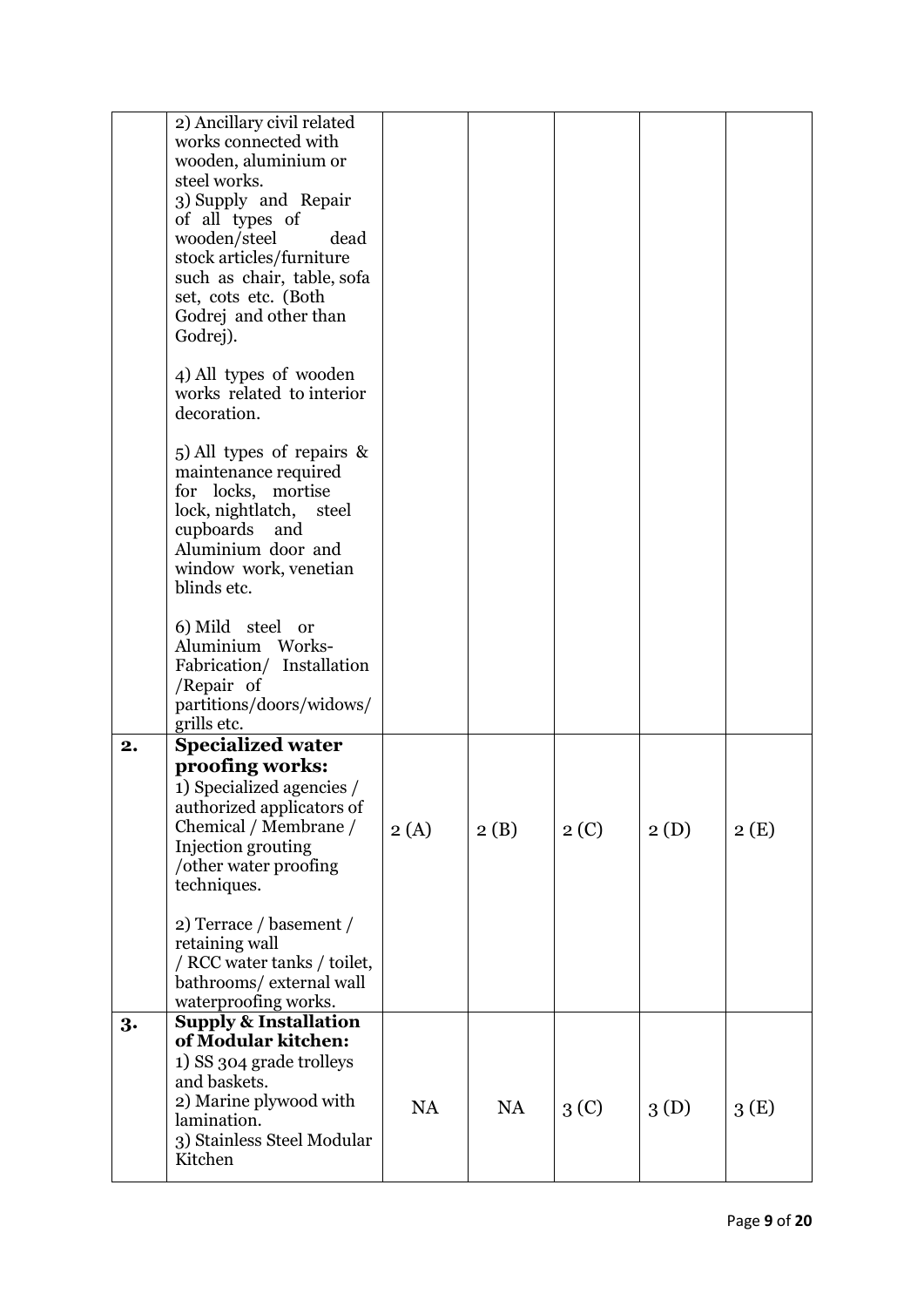|    | 3) Installation of electric                             |      |      |                  |      |      |
|----|---------------------------------------------------------|------|------|------------------|------|------|
|    | chimneys. Etc.                                          |      |      |                  |      |      |
|    | <b>Interior Decoration</b>                              |      |      |                  |      |      |
| 4. | works:                                                  |      |      |                  |      |      |
|    | 1) Interior decoration                                  |      |      |                  |      |      |
|    | works of 1st class finish                               |      |      |                  |      |      |
|    | such as Italian marble                                  |      |      |                  |      |      |
|    | works/artificial stone                                  | 4(A) | 4(B) | 4 <sup>(C)</sup> | 4(D) | 4(E) |
|    | works etc.                                              |      |      |                  |      |      |
|    |                                                         |      |      |                  |      |      |
|    | 2) Wooden/vinyl flooring                                |      |      |                  |      |      |
|    | works, carpets etc.                                     |      |      |                  |      |      |
|    |                                                         |      |      |                  |      |      |
|    | 3) Aluminium/wooden                                     |      |      |                  |      |      |
|    | partition walls,                                        |      |      |                  |      |      |
|    | Veneer/laminate finishing<br>works etc.                 |      |      |                  |      |      |
|    |                                                         |      |      |                  |      |      |
|    | 4) Gypsum/Wooden /                                      |      |      |                  |      |      |
|    | Fiber/Glass/Metal/                                      |      |      |                  |      |      |
|    | Amstrong false                                          |      |      |                  |      |      |
|    | ceiling/partition works.                                |      |      |                  |      |      |
|    |                                                         |      |      |                  |      |      |
|    | 5) Aluminum/PVC/                                        |      |      |                  |      |      |
|    | Wooden window works                                     |      |      |                  |      |      |
|    |                                                         |      |      |                  |      |      |
| 5. | <b>Specialized Structural</b><br><b>Repair Works:</b>   |      |      |                  |      |      |
|    | 1) Extensive structural                                 |      |      |                  |      |      |
|    | repairs / retrofitting of                               |      |      |                  |      |      |
|    | <b>Office Premises / Staff</b>                          |      |      |                  |      |      |
|    | Quarters.                                               | 5(A) | 5(B) | 5 <sub>(C)</sub> | 5(D) | 5(E) |
|    |                                                         |      |      |                  |      |      |
|    | 2) Micro-                                               |      |      |                  |      |      |
|    | concrete/Polymer                                        |      |      |                  |      |      |
|    | modified                                                |      |      |                  |      |      |
|    | mortar/injection                                        |      |      |                  |      |      |
|    | grouting/fibre                                          |      |      |                  |      |      |
|    | wrapping/jacketing of<br>structural members etc.        |      |      |                  |      |      |
|    |                                                         |      |      |                  |      |      |
|    |                                                         |      |      |                  |      |      |
|    | SECTION B (ELECTRICAL AND ELECTRO MECHANICAL WORKS)     |      |      |                  |      |      |
| 6. | <b>General electrical</b>                               |      |      |                  |      |      |
|    | works:                                                  |      |      |                  |      |      |
|    | 1) Electrical Wiring Work                               |      |      |                  |      |      |
|    | including                                               |      |      |                  |      |      |
|    | additions/alterations to                                | 6(A) | 6(B) | 6 <sub>(C)</sub> | 6(D) | 6(E) |
|    | electrical installations                                |      |      |                  |      |      |
|    | including supply of                                     |      |      |                  |      |      |
|    | <b>Electrical Fixtures and</b>                          |      |      |                  |      |      |
|    | Fittings viz. LED, Lights,<br>TV, Fridge, Cooler, Water |      |      |                  |      |      |
|    | cooler, Air-conditioners,                               |      |      |                  |      |      |
|    |                                                         |      |      |                  |      |      |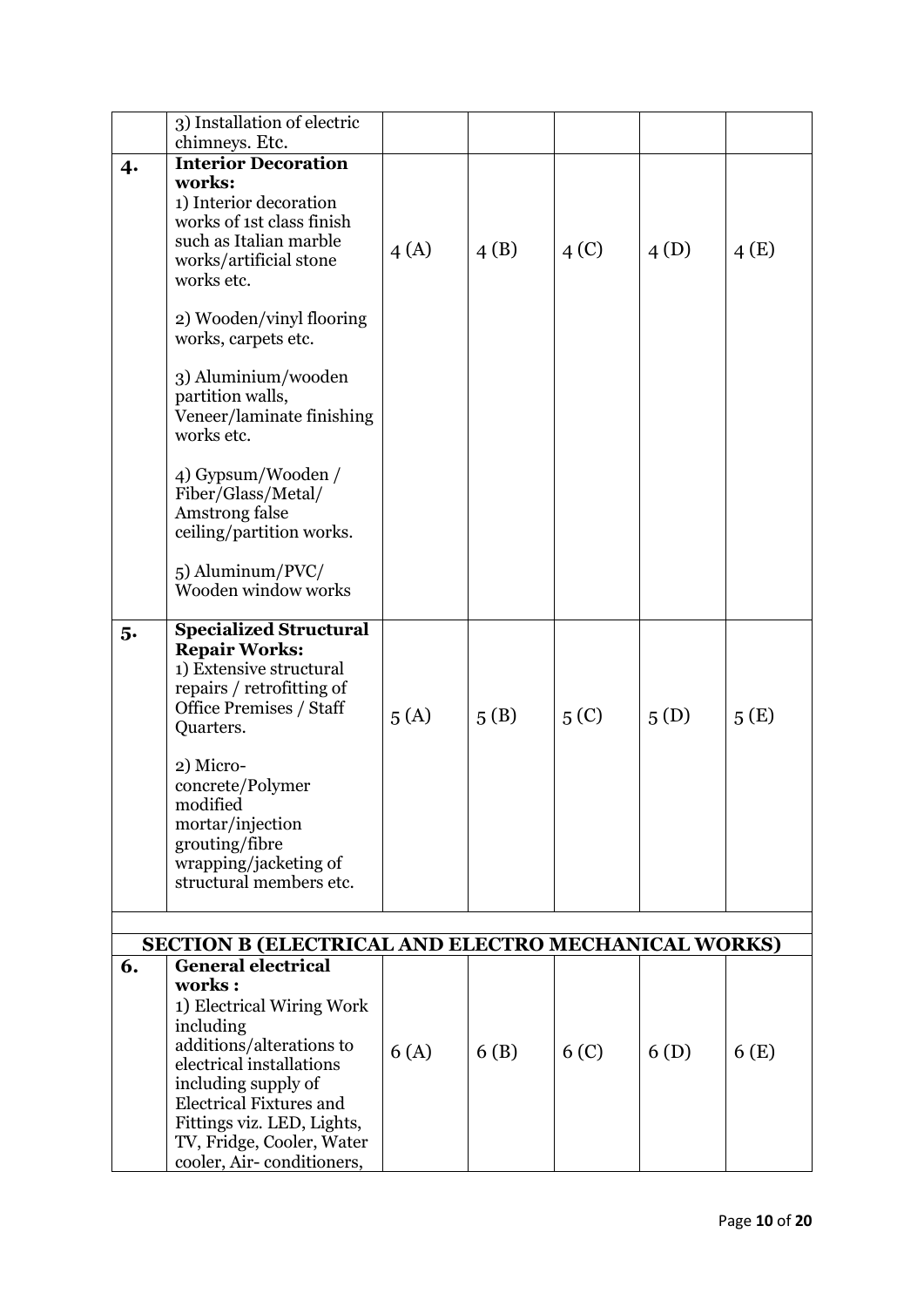|     | batteries etc. of Office                            |           |           |                  |       |       |
|-----|-----------------------------------------------------|-----------|-----------|------------------|-------|-------|
|     | Premises / Staff Quarters.                          |           |           |                  |       |       |
|     |                                                     |           |           |                  |       |       |
|     | 2) Supply, installation,                            |           |           |                  |       |       |
|     | repairs and maintenance                             |           |           |                  |       |       |
|     | of electrical installations                         |           |           |                  |       |       |
|     | including panels, lighting,                         |           |           |                  |       |       |
|     | wiring, fittings, ceiling &                         |           |           |                  |       |       |
|     | exhaust fans, submersible                           |           |           |                  |       |       |
|     | pumps, monoblock                                    |           |           |                  |       |       |
|     | pumps, storage & instant                            |           |           |                  |       |       |
|     | water heaters and other                             |           |           |                  |       |       |
|     | internal and external                               |           |           |                  |       |       |
|     | electrical installations etc.                       |           |           |                  |       |       |
| 7.  | <b>Heating, Ventilation</b>                         |           |           |                  |       |       |
|     | and Air                                             |           |           |                  |       |       |
|     | Conditioning(HVAC)                                  |           |           |                  |       |       |
|     | works:                                              |           |           |                  |       |       |
|     | Repair/Servicing/                                   | 7(A)      | 7(B)      | 7 <sub>(C)</sub> | 7(D)  | 7(E)  |
|     | Operation &<br>Maintenance of Central               |           |           |                  |       |       |
|     | <b>AC Plant/Package</b>                             |           |           |                  |       |       |
|     | AC/AHU/Central Chilled                              |           |           |                  |       |       |
|     | Water Plant/AHU                                     |           |           |                  |       |       |
|     | Motors/Ventilation                                  |           |           |                  |       |       |
|     | system Pumps/Pipings &                              |           |           |                  |       |       |
|     | Associated works, etc.                              |           |           |                  |       |       |
|     | including supply of                                 |           |           |                  |       |       |
|     | spares.                                             |           |           |                  |       |       |
| 8.  | <b>Installations</b><br><b>HT</b><br>$\ddot{\cdot}$ |           |           |                  |       |       |
|     | Supply/Repair/                                      |           |           |                  |       |       |
|     | Servicing/Operation                                 |           |           |                  |       |       |
|     | and Maintenance of                                  |           |           |                  |       |       |
|     | 11 kV sub-station                                   | 8(A)      | 8(B)      | 8 <sub>(C)</sub> | 8(D)  | 8(E)  |
|     | equipment including all                             |           |           |                  |       |       |
|     | types of Transformers                               |           |           |                  |       |       |
|     | HT/LT Switchgears and                               |           |           |                  |       |       |
|     | other electrical<br>installations                   |           |           |                  |       |       |
|     | <b>Supply Installation</b>                          |           |           |                  |       |       |
| 9.  | <b>Testing and</b>                                  |           |           |                  |       |       |
|     | <b>Commissioning of</b>                             |           |           |                  |       |       |
|     | <b>Diesel Generator from</b>                        | <b>NA</b> | <b>NA</b> | 9 <sub>(C)</sub> | 9(D)  | 9(E)  |
|     | <b>OEM</b> authorized                               |           |           |                  |       |       |
|     | vendors/maintenance                                 |           |           |                  |       |       |
|     | <b>'operations of DG Sets</b>                       |           |           |                  |       |       |
|     |                                                     |           |           |                  |       |       |
|     | SECTION C (ARCHITECT AND INTERIOR DESIGNING)        |           |           |                  |       |       |
| 10. | <b>Architectural</b>                                |           |           |                  |       |       |
|     | Designing/Interior                                  | NA        | <b>NA</b> | 10(C)            | 10(D) | 10(E) |
|     | Designing*                                          |           |           |                  |       |       |
|     |                                                     |           |           |                  |       |       |
|     | <b>SECTION D (STRUCTURAL CONSULTANCY)</b>           |           |           |                  |       |       |
| 11. | <b>Structural Consultant</b>                        | <b>NA</b> | <b>NA</b> | 11 (C)           | 11(D) | 11(E) |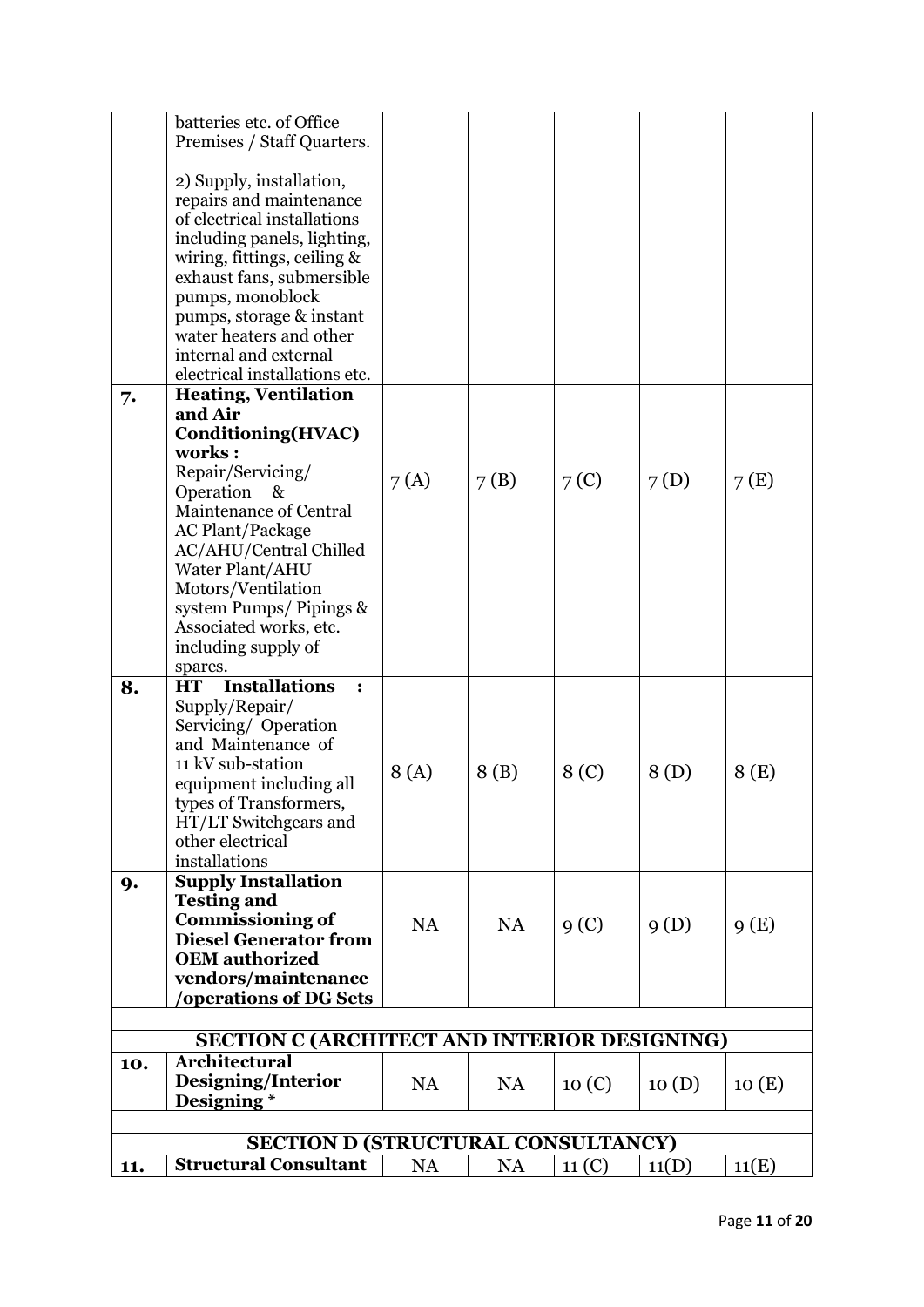|     | <b>SECTION E (PROJECT MANAGEMENT CONSULTANT)</b> |           |           |                   |       |       |
|-----|--------------------------------------------------|-----------|-----------|-------------------|-------|-------|
| 12. | <b>Project Management</b>                        | <b>NA</b> | <b>NA</b> | 12 (C)            | 12(D) | 12(E) |
|     | <b>Consultant</b>                                |           |           |                   |       |       |
|     |                                                  |           |           |                   |       |       |
|     | <b>SECTION F (LANDSCAPE DESIGNERS)</b>           |           |           |                   |       |       |
| 13. | <b>Landscape Designers</b>                       | NA        | <b>NA</b> | 13 <sub>(C)</sub> | 13(D) | 13(E) |
|     |                                                  |           |           |                   |       |       |
|     | <b>SECTION G (ELECTRICAL CONSULTANTS)</b>        |           |           |                   |       |       |
| 14. | <b>Electrical Consultants</b>                    |           |           |                   |       |       |
|     | - Energy Audit, SLD                              |           |           |                   |       |       |
|     | Diagrams, Project                                | <b>NA</b> | <b>NA</b> | 14 <sup>(C)</sup> | 14(D) | 14(E) |
|     | Designs for HT and LT                            |           |           |                   |       |       |
|     | <b>Installations</b>                             |           |           |                   |       |       |

### **\* Services to be rendered by the Architects/Interior Designer**

1. To take instructions from the Bank and prepare alternative preliminary designs drawings and rough estimate of cost. These designs and drawings shall be modified as required till the same are approved by the Bank.

2. To design and prepare detailed working drawings, drawing up of the tender documents including specifications, schedule of quantities and detailed estimated cost.

3. To scrutinize the tenders received from different parties on the basis of the specifications and submit assessment reports together with recommendations.

4. To prepare contract documents, get them executed and prepared certified copies for the use of various offices including all drawings.

5. To supervise the work at site through duly qualified and responsible representatives of the firm till commissioning of the area.

6. To check the contractor's bills including final bill and certify for the payment.

7. To supply six sets of 'as built-drawings'.

8. To attend all other services connected with work normally rendered by the consultant/designer.

9. Services shall include visiting site as and when necessary during design stage and execution stages of work.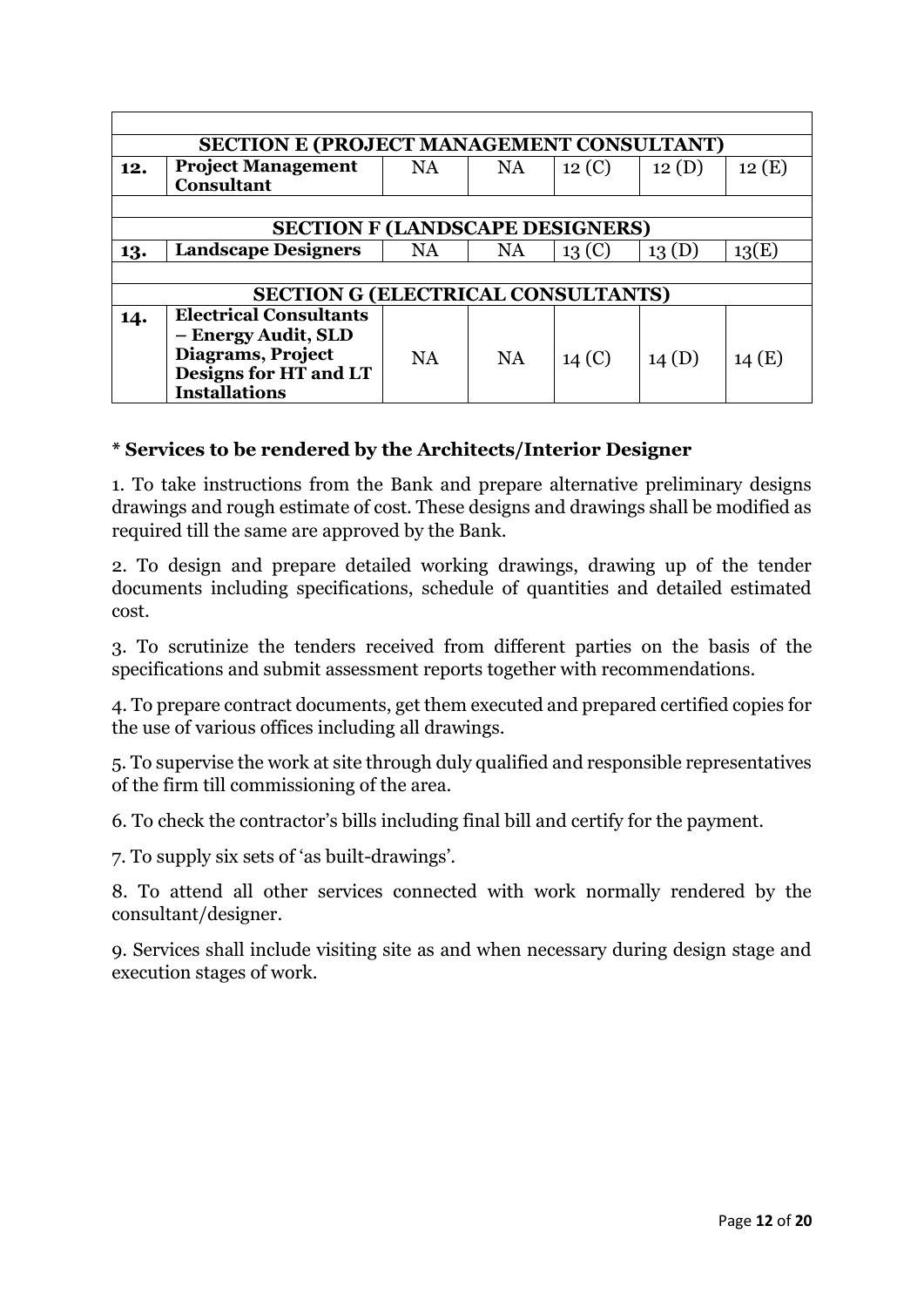#### **ANNEXURE-II**

#### **General Instructions to the applicants for Empanelment**

1) National Bank Staff College, Lucknow intends to prepare a panel of reputed contractors for undertaking repairs/renovation/maintenance works and consultancy works related to Civil, Electrical, Annual Maintenance Contracts and Other Works at Office premises and Staff Quarters at Lucknow. These works (which are likely to be executed) will have estimated cost from Rs 1.00 lakh to Rs.50 lakh from the empanelled agencies.

2) The Contractor for any particular work shall be selected from the respective panel of the Bank through competitive bidding.

3) Applicants are required to indicate on the top of the envelope the trade-code and category in which they desire empanelment as per list enclosed.

4) The applicants can apply for one or more trades/categories of empanelment, which may be clearly mentioned in Annexure – VI of the application document.

5)Intending applicants are required to furnish details about their Organisation, technical experience, competence and evidence of their financial standing as per the enclosed pro-forma in order to be considered for empanelment.

6) While deciding upon the selection of Contractors, emphasis will be given on the ability and the competence to do good quality work in accordance with the specifications and within the time schedule.

7) The vendor must have own adequate technical set-up within Municipal limits of Lucknow so that complaint / work may be attended to on time.

8) The vendor must have sufficient number of experienced personnel, technical know-how, equipment, instruments and other resources, to complete the awarded work well in time and as per specification.

9) The Bank reserves the right to inspect the facilities of the vendor/contractor to verify the genuineness and to ensure the conformity with the details given in the bid.

10) Information furnished in the pro-forma will be kept confidential.

11) The application form and each part of the pro forma viz. (i) Basic

Information (ii) Previous Experience and (iii) Technical Personnel and

Special Experience shall be signed by a person on behalf of the

Organisation, who is duly authorised to do so.

12) If the space in the proforma is insufficient for furnishing full details, such information may be supplemented on a separate sheet of paper duly signed stating therein the proforma's part number and serial number of item. Satisfactory completion certificates for works done for different employers should preferably be furnished along with the application.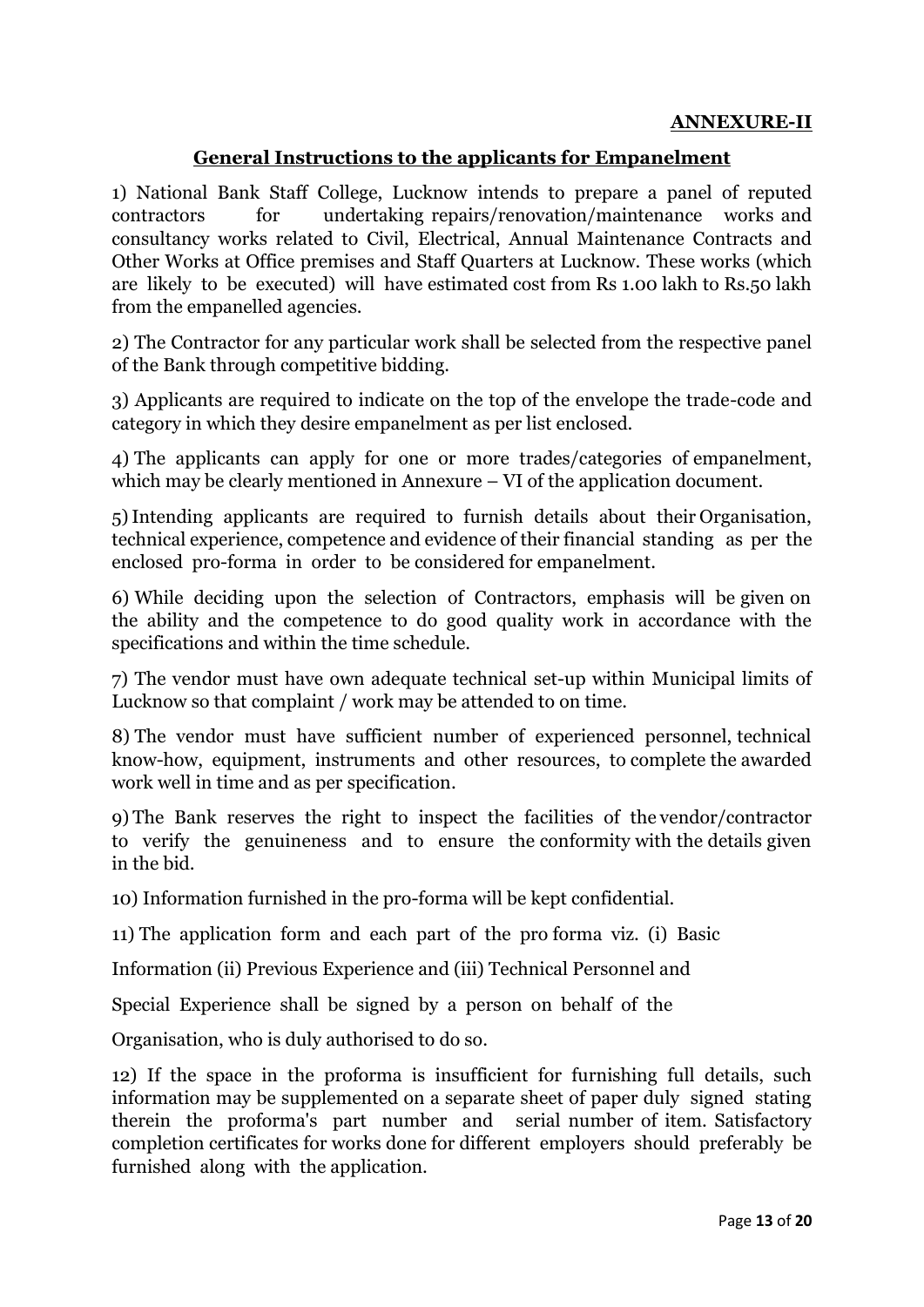13) Applications containing false or inadequate information are liable for rejection.

14) National Bank Staff College Lucknow reserves the right to reject any or all applications without assigning any reason thereof. Decision of the Bank in regard to selection of Contractors for empanelment will be final and binding.

15) Clarification, if any, may be obtained from Deputy General Manager (DPSP), NBSC, Lucknow Phone no. 0522-2497008 on any working day between 1000 hrs to 1700 hrs.

16) All applicants must fill the following format and paste it on the envelope while submitting their application:

**Name of the Applicant:** 

**Address:** 

**Contact Number:**

**Application for the Service:** Civil Contractors/Electrical Contractors/Architects and Interior Designers/Structural Consultants (Please mention applicable category)

**Application for works of Category**: (Please mention applicable category)

**Please Note: Multiple applications from a single applicant must be submitted in a separate sealed envelope.**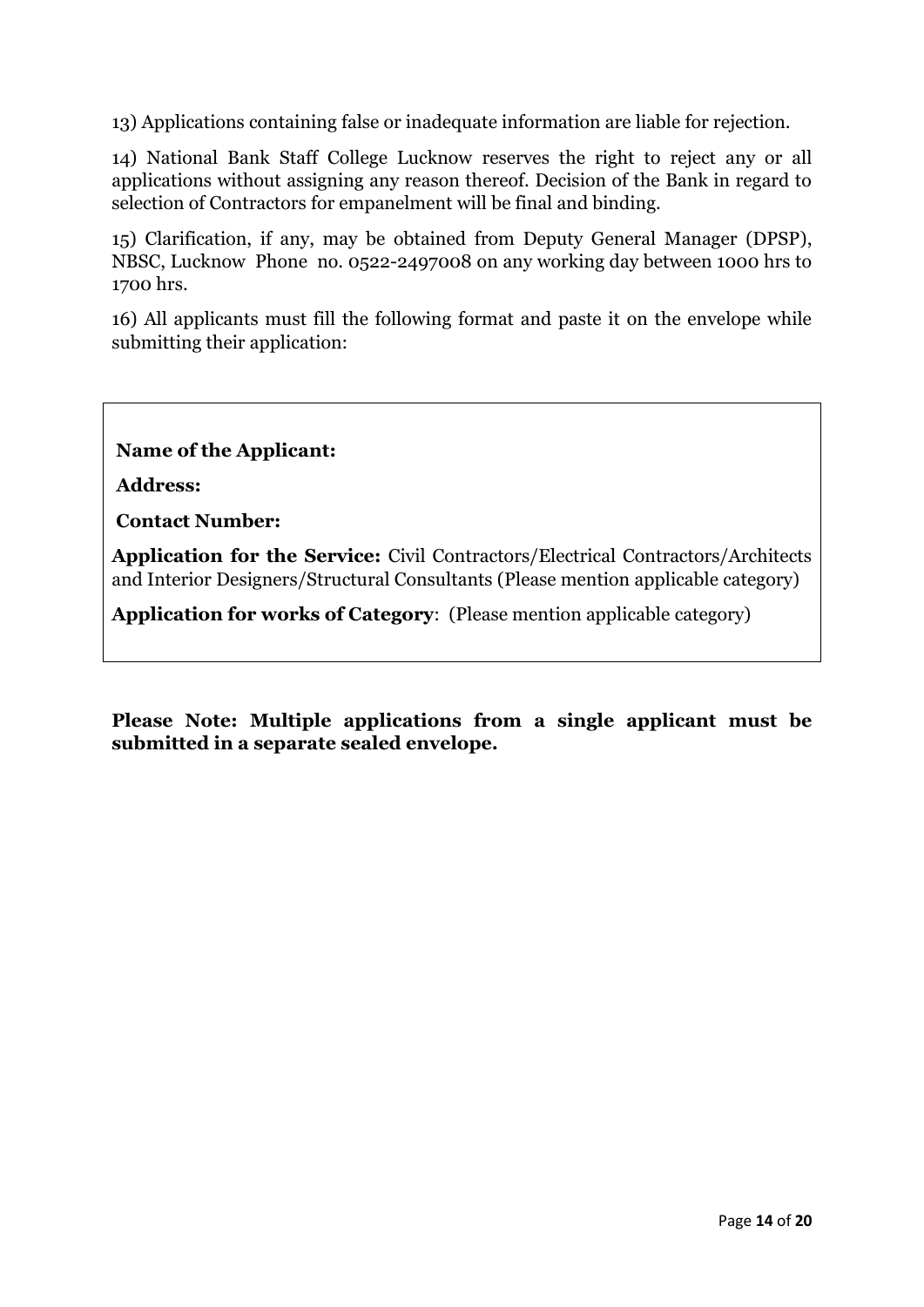# **ANNEXURE-III**

| 1.  | Trade(s) Applied for (Mention Trade code                               |                  |
|-----|------------------------------------------------------------------------|------------------|
|     | from Annexure-I)                                                       |                  |
| 2.  | The category for which application is being                            |                  |
|     | made (please tick relevant category):                                  |                  |
|     | Category $- I$ (Upto Rs. 2 lakh)                                       |                  |
|     | Category – II ( Upto Rs. $5 \overline{lakh}$ )                         |                  |
|     | Category - III ( Upto Rs. 10 lakh)                                     |                  |
|     | Category – IV (Upto Rs. 25 lakh)                                       |                  |
|     | $Category - V$ (Upto Rs. 50 lakh)                                      |                  |
| 3.  | Name of the Organisation/Firm/Vendor                                   |                  |
| 4.  | of the<br>Organisation<br><b>Type</b>                                  |                  |
|     | (Whether<br>Sole proprietorship,                                       |                  |
|     | Partnership, Private Limited, Limited or                               |                  |
|     | Co-operative Body, etc.)                                               |                  |
| 5.  | Name of the Proprietor/Partners or                                     |                  |
|     | Directors in the Organisation                                          |                  |
|     |                                                                        |                  |
|     |                                                                        |                  |
|     |                                                                        |                  |
| 5   | Registered address of the applicant                                    |                  |
| (a) |                                                                        |                  |
| 6.  | of Registration<br>(i)<br>Details<br>(Firm,                            |                  |
|     | Company, etc.), Registering Authority, Date,                           |                  |
|     | No. Etc.                                                               |                  |
|     | (ii) Details of Labour License / Electrical                            |                  |
|     | License/Membership etc. (if any)                                       |                  |
|     | obtained from the Competent Authorities                                |                  |
|     | (a copy to be                                                          |                  |
|     | enclosed).                                                             |                  |
| 7.  | Experience in maintenance/repair works/                                |                  |
|     | effecting                                                              |                  |
|     | Supply/Consultancy etc. [In operation since]                           |                  |
|     | (years)]                                                               |                  |
| 8.  | Permanent Account Number (PAN) of the                                  |                  |
|     | proprietor/Partnership firm/Private                                    |                  |
|     | Limited/Limited or Co-operative Body                                   |                  |
|     | (copy of PAN to be attached)<br>Details of Registrations, if any, with |                  |
| 9.  | $(i)$ GST                                                              |                  |
|     | (ii) Registration with ESIC (iii)                                      |                  |
|     | <b>Registration with EPFO</b>                                          |                  |
|     | Enclose copies of relevant documents                                   |                  |
| 10. | Annual turnover during the last three years                            | $(i)$ 2018-19    |
|     |                                                                        | $(ii) 2019 - 20$ |
|     |                                                                        | (iii) 2020-21    |
| 11. | Registered Office address,<br>Ι.                                       |                  |
|     | Contact number (Landline & Mobile)<br>П.                               |                  |
|     | III. Fax number                                                        |                  |
|     | IV. E-mail id                                                          |                  |
|     | Website address (if any)<br>V.                                         |                  |

# **Basic Information**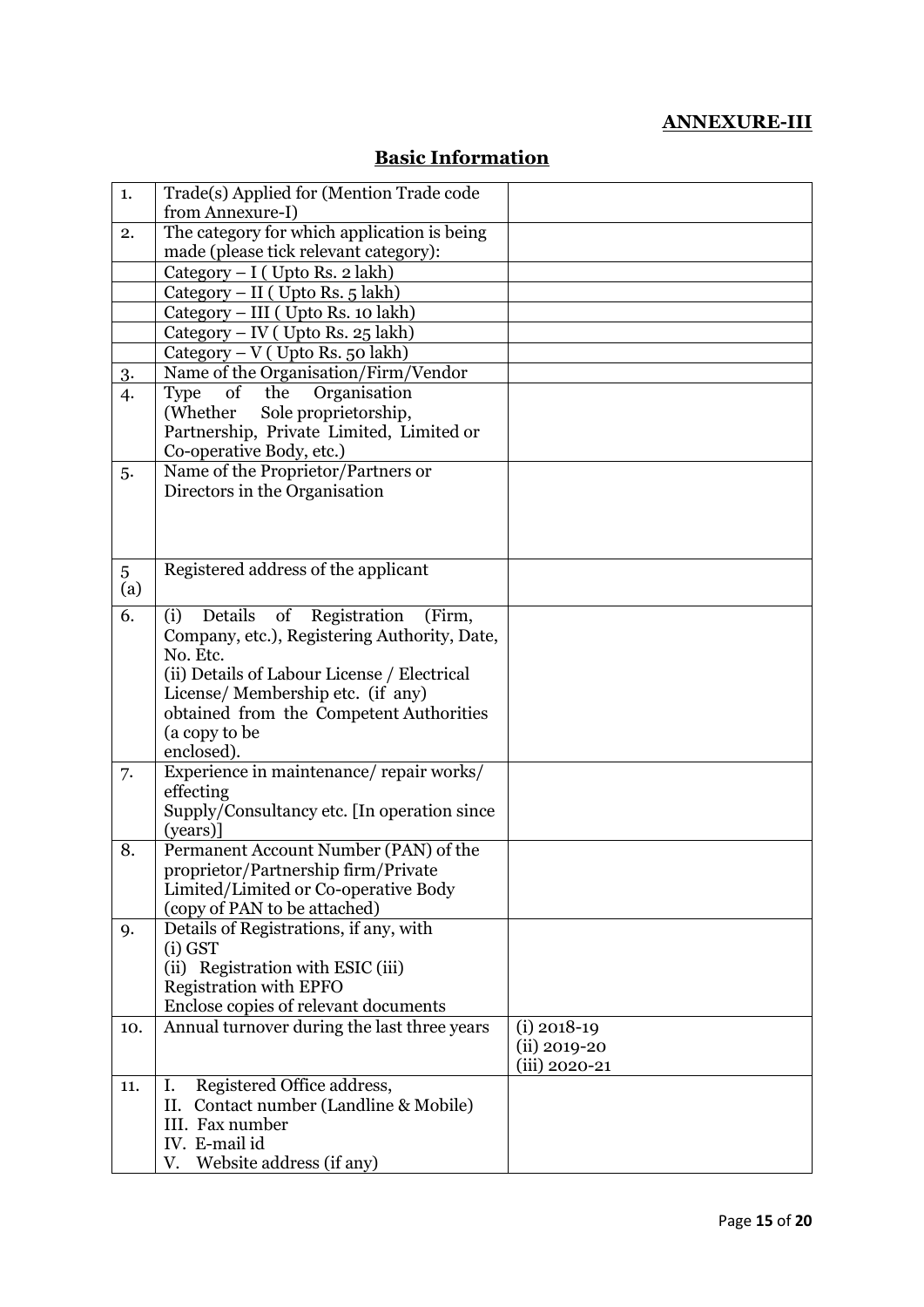|     | VI. Office Address based at Lucknow              |  |
|-----|--------------------------------------------------|--|
|     | through which the work will be handled and       |  |
|     | the name of the Officer-in-Charge/Top            |  |
|     | Executive                                        |  |
| 12. | Whether working with any of the Govt./           |  |
|     | Semi Govt. Undertakings/ PSU/ Financial          |  |
|     | Institution as approved contractors and if       |  |
|     | so, furnish details thereof                      |  |
| 13. | Whether any technical personnel are              |  |
|     | employed in the Organisation and if so, give     |  |
|     | details of their experience, qualification, etc. |  |
| 14. | Indicate if involved in any litigation at        |  |
|     | present in similar type of contracts.            |  |
| 15. | Any Civil suit arisen in the contracts of        |  |
|     | works executed. If any, please give brief        |  |
|     | details.                                         |  |
| 16. | Number of supplementary sheets attached          |  |
|     | to                                               |  |
|     | Annexure-III                                     |  |

Place:

Date: Signature of Applicant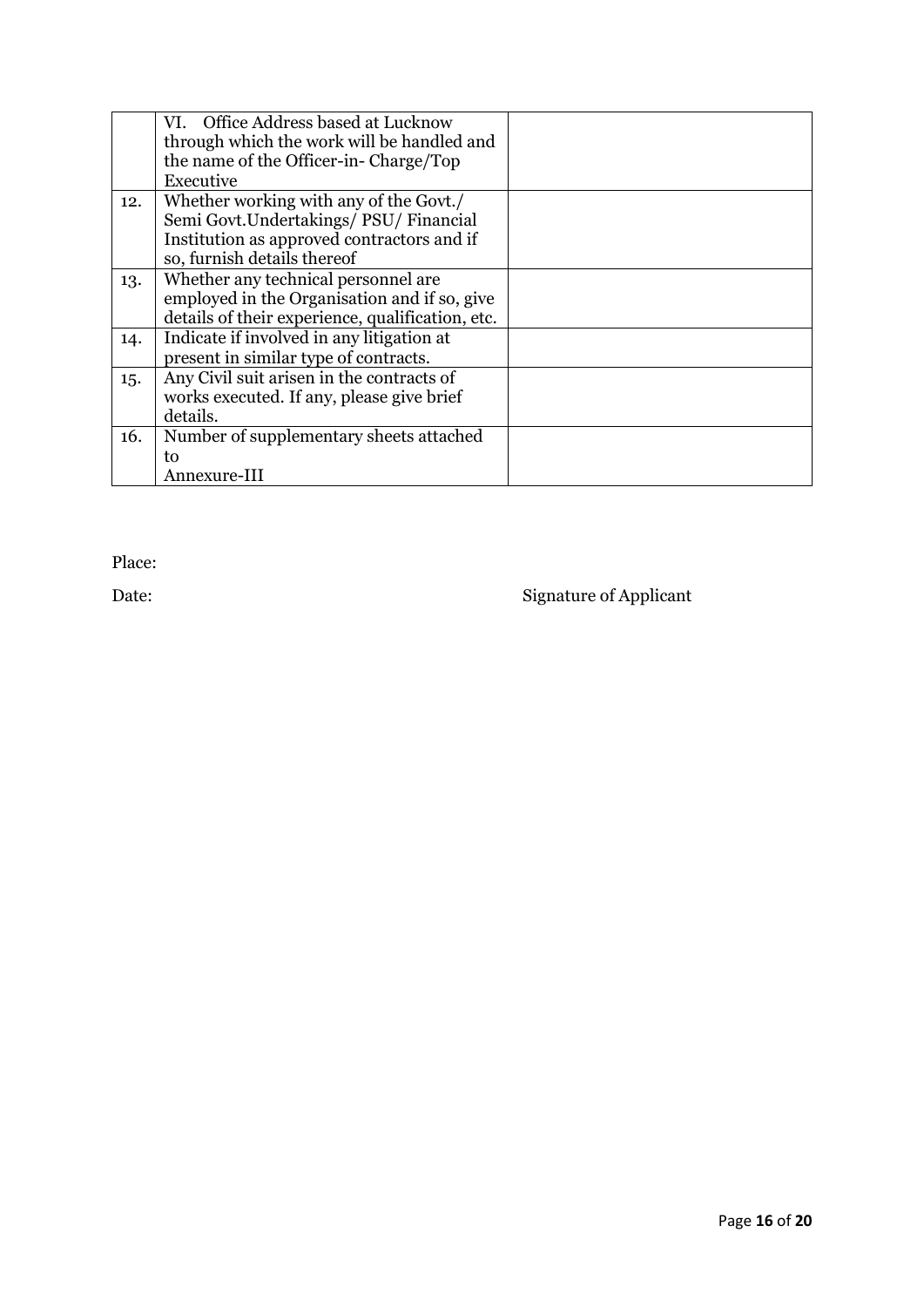#### **ANNEXURE-IV**

## **Previous Experience**

1) List of important works executed by the vendor/contractor during the last 5 years for which trade empanelment request is submitted:

|      | Name of the   Name and address   Nature                                            |        | Location   The name $\&$ full   Amount |  |
|------|------------------------------------------------------------------------------------|--------|----------------------------------------|--|
| Work | of the organisation $\left  \begin{array}{c} \alpha \\ \alpha \end{array} \right $ |        | address/contact   tendered             |  |
|      | (Govt. or Semi- of                                                                 |        | number of the                          |  |
|      | Govt/Bank/Public   Works                                                           |        | Officer under                          |  |
|      | /Private Sector   (in                                                              |        | whom the work was                      |  |
|      | organization)                                                                      | brief) | carried out                            |  |
|      | 2                                                                                  |        | $\mathbf{b}$                           |  |
|      |                                                                                    |        |                                        |  |
|      |                                                                                    |        |                                        |  |

| Duration           |                      |      | Actual cost of Work completion details                                                                 |
|--------------------|----------------------|------|--------------------------------------------------------------------------------------------------------|
| Stipulated<br>time | Actual time<br>taken | work | (If work was left<br>incomplete, or contract<br>was terminated by either<br>side give details thereof) |
|                    |                      |      | 10                                                                                                     |
|                    |                      |      |                                                                                                        |
|                    |                      |      |                                                                                                        |

2) List of important similar works on hand each worth Rs. \_\_\_\_lakh and above:

| Name<br>Work |  | of the   Name of the organisation<br>(Govt. or Semi-Govt/Bank/   Works (in brief)<br>Public Sector Organisation) | Nature & type of Location | Amount<br>tendered |
|--------------|--|------------------------------------------------------------------------------------------------------------------|---------------------------|--------------------|
|              |  |                                                                                                                  |                           |                    |
|              |  |                                                                                                                  |                           |                    |

| Time stipulated for completion   Present stage of work |  |
|--------------------------------------------------------|--|
|                                                        |  |
|                                                        |  |

3) Number of supplementary sheets attached to Annexure-IV: \_\_\_\_\_\_\_\_\_\_\_\_\_\_\_\_\_\_\_\_\_

Date: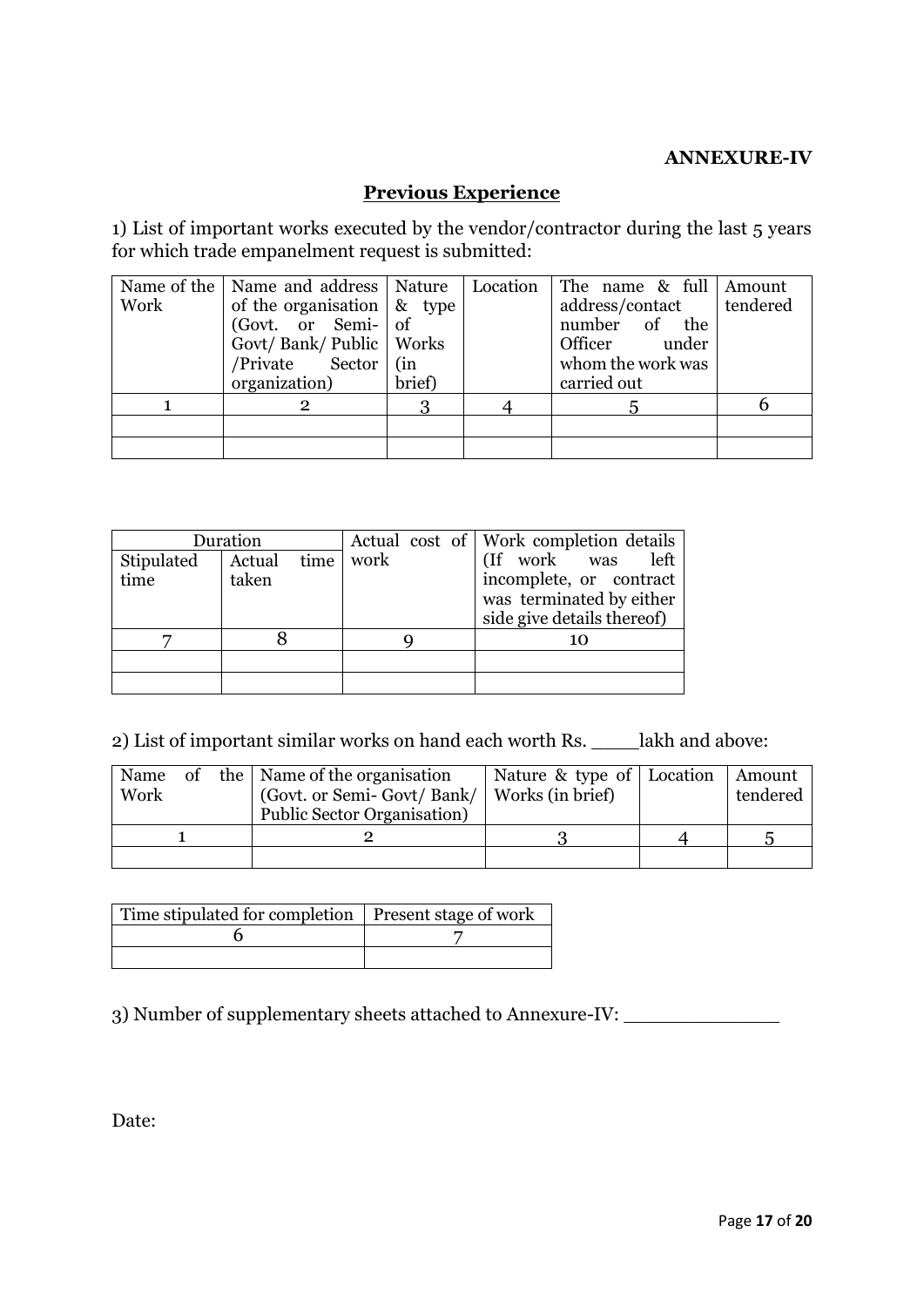## **ANNEXURE V**

# **Technical and Skilled Personnel**

| Name | Qualification   Experience | Name<br>work<br>handled | of   No. of years  <br>employed in works<br>your<br>organisation | Value<br>handled | of |
|------|----------------------------|-------------------------|------------------------------------------------------------------|------------------|----|
|      | 2                          |                         |                                                                  |                  |    |
|      |                            |                         |                                                                  |                  |    |
|      |                            |                         |                                                                  |                  |    |
|      |                            |                         |                                                                  |                  |    |
|      |                            |                         |                                                                  |                  |    |

1) Indicate other points, if any, to show technical and managerial competency or to indicate other important point in favour of the Organisation.

2) Submit list of Tools and Plant, Instruments, Machinery etc. which can be readily deployed on site.

3) Number of supplementary sheets attached to Annexure-V.

Date:

Place: Signature of Applicant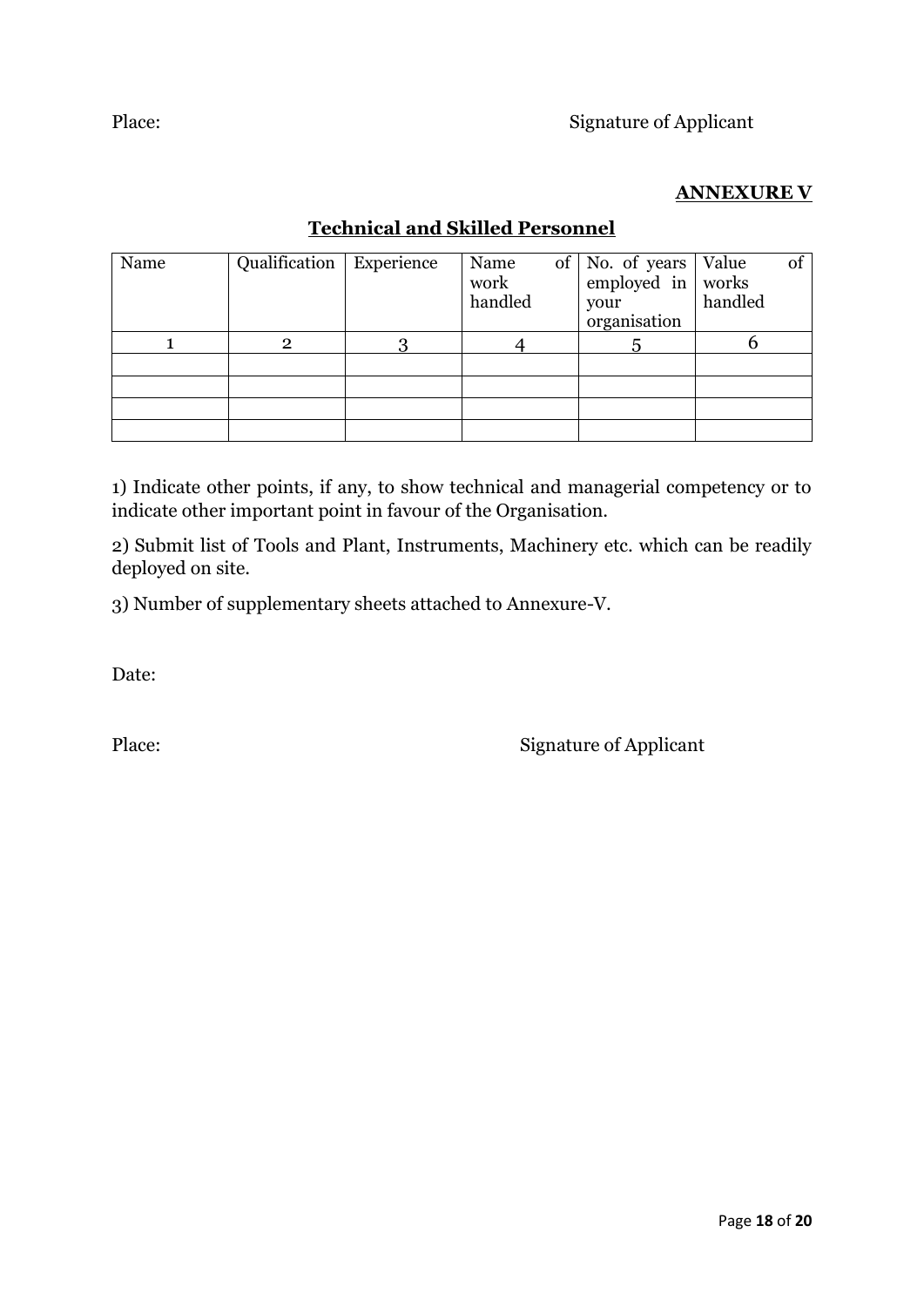#### **ANNEXURE-VI**

#### **To be submitted on Contractor's own Letter head**

No. ............................ Date : ...........................

Principal, National Bank Staff College, Sector-H, LDA Colony, Lucknow-226012

Dear Sir/Mam,

**Empanelment of Contractors/Consultants for Civil, Electrical, Annual Maintenance Contract and Other Works for National Bank Staff College**  Lucknow- "<br>**The absolute is the trades & code number under which the applicant wants to be empanelled)**

1) With reference to your advertisement in the Newspaper on 2022 for the Empanelment of Contractors, I am/ We are pleased to offer myself / ourselves to be empanelled under "\_\_\_\_\_\_\_\_\_\_\_\_\_\_\_\_\_\_\_\_\_\_\_" (write name of the trade(s) under which the applicant wants to be empanelled) Trade, Category . in your organization.

2) I am / We are already registered with " ....................................................." (write the name of Govt./Semi Govt./ Govt. Undertakings with which the Applicant is registered) under class/category.............and the maximum financial limit under the said class/category is Rs. ……................ . I am/We are enclosing a copy of the certificate to this effect issued by them. All the other desired information, documents and certificates as required by you, are enclosed herewith in the prescribed pro forma for your perusal.

3) I/We have read the instructions appended to the pro forma and I/We understand that if any false information is detected at a later date, any future contract made between ourselves and National Bank Staff College, Lucknow on the basis of the information given by me/us will be treated as invalid.

4) I/We agree that the decision of National Bank Staff College, Lucknow in selection of the Contractors will be final and binding on me/us.

5) All the information furnished under Annexures III, IV & V is correct to the best of my/our knowledge.

6) I/We also agree that I/We have no objection if enquiries are made about the works listed by me/us in the accompanying sheets or any other inquiry on the information furnished herewith in the accompanying sheets.

7) I / We, therefore, request you to kindly do the needful to empanel me / us under " write name of the trade/s under which the applicant wants to be empanelled) trade/s/ category \_\_\_\_\_\_.

Thanking You

Yours faithfully